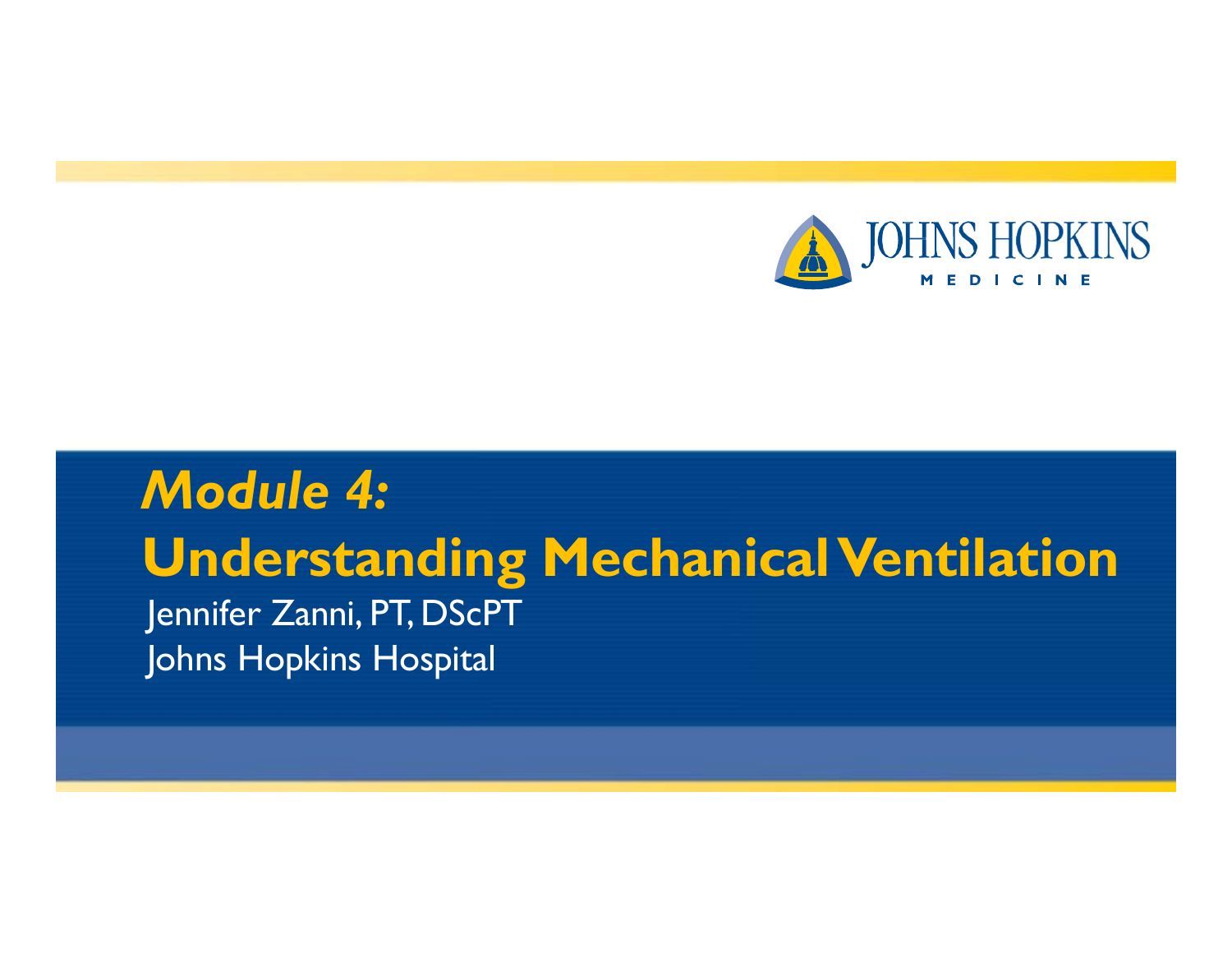

## **Objectives**

Upon completion of this module, the learner will be able to:

- $\bullet$ Identify types of airways and indications and precautions of each
- $\bullet$  Identify common modes of ventilation and be able to describe the assistance each mode provides
- $\bullet$  Interpret common alarms associated with mechanical ventilation and indicate an action for each
- $\bullet$  Describe possible complications associated with mechanical ventilation
- $\bullet$  Discuss and synthesize common weaning parameters and methods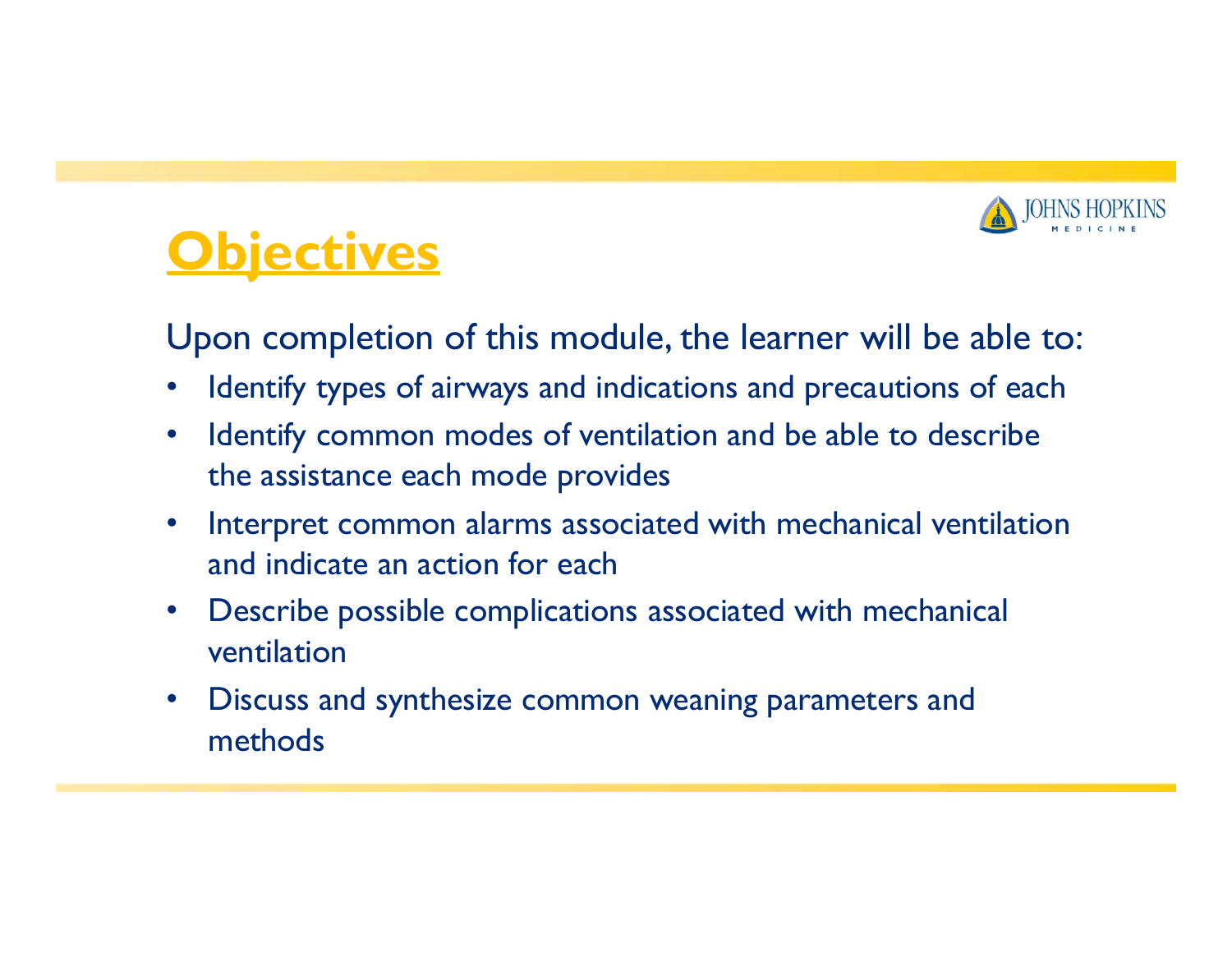

## **Why is mechanical ventilation required?**

- • Impending or existing respiratory failure
	- • Failure to oxygenate (inadequate exchange of gases at the alveolar level, as seen in acute respiratory distress syndrome [ARDS])
	- • Failure to ventilate (decreased mental status or decreased lung compliance)
	- •Combination of both
- Airway protection

Cheung AM et al. *Am J Respir Crit Care Med.* Sep 1 2006;174(5):538- 544. Fletcher SN et al. *Crit Care Med.* Apr 2003;31(4):1012-1016. Herridge MS et al. *N Engl J Med.* Feb 20 2003;348(8):683-693.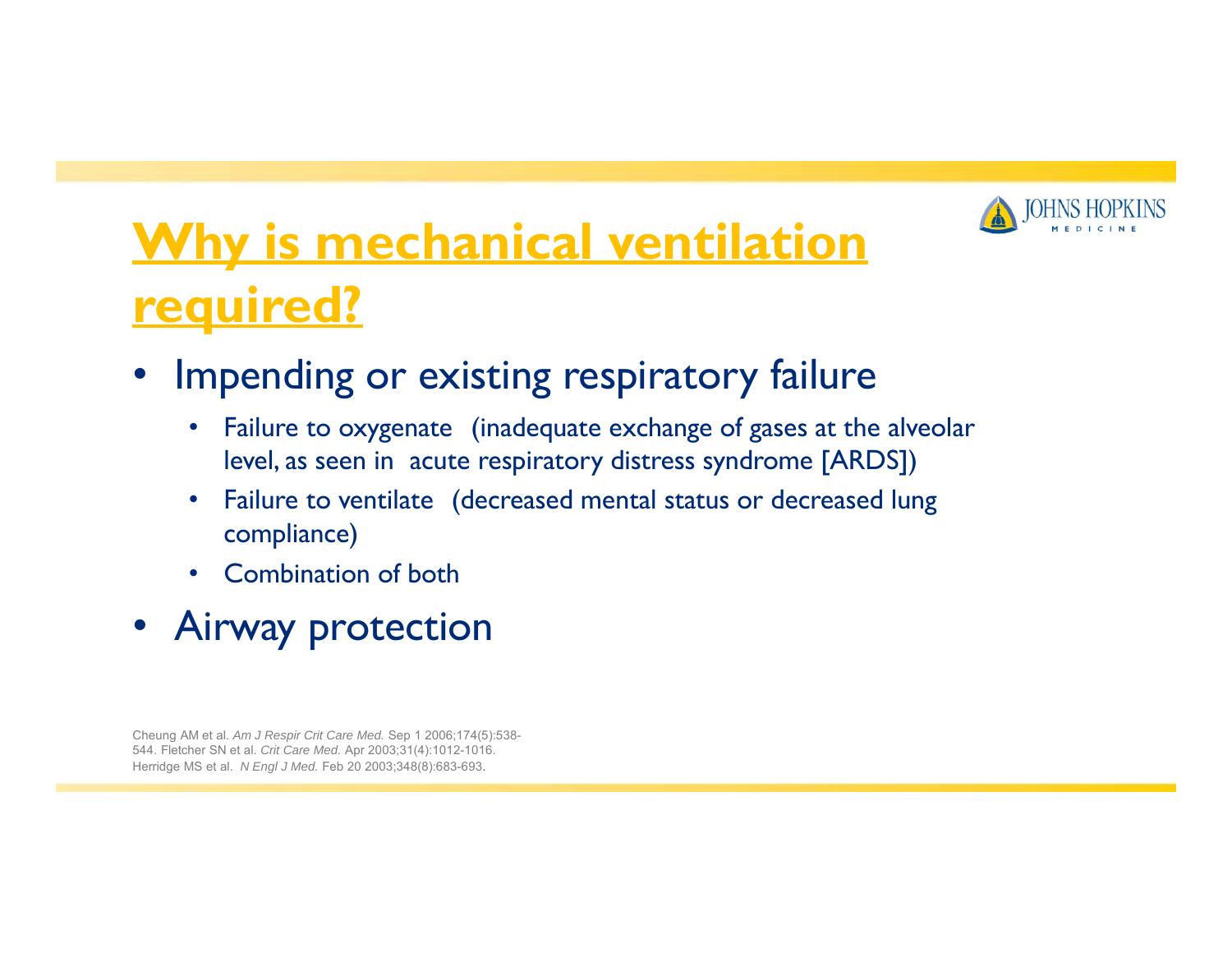

## **Other things to consider…**

- What type of airway is in place?
- $\bullet$  What are the ventilator settings and what do they all mean?
- What do I do if the vent alarms?
- What to I do if the vent fails?
- $\bullet$  How do I plan treatment in conjunction with vent weaning?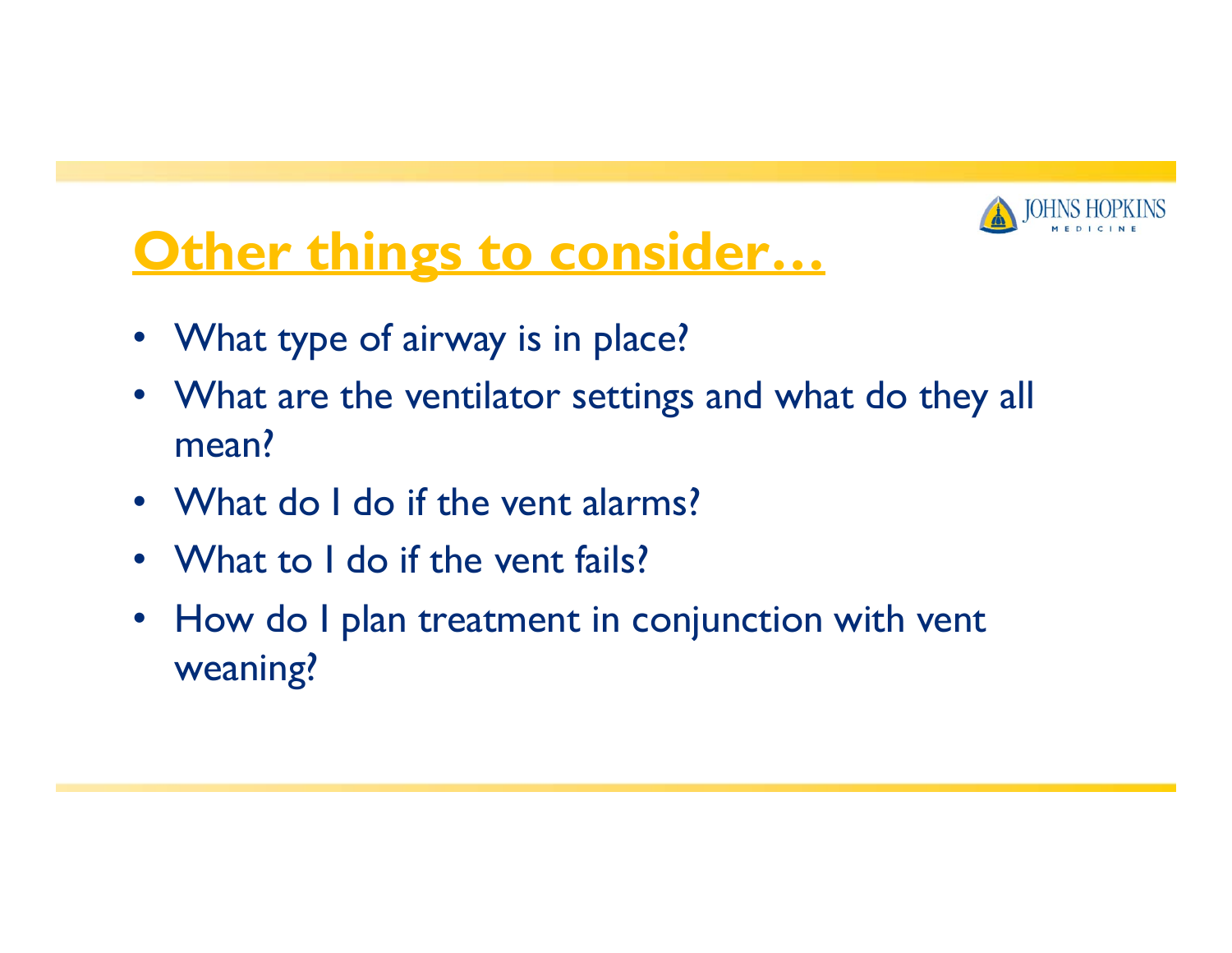

# **Start with the ABC's…** Airway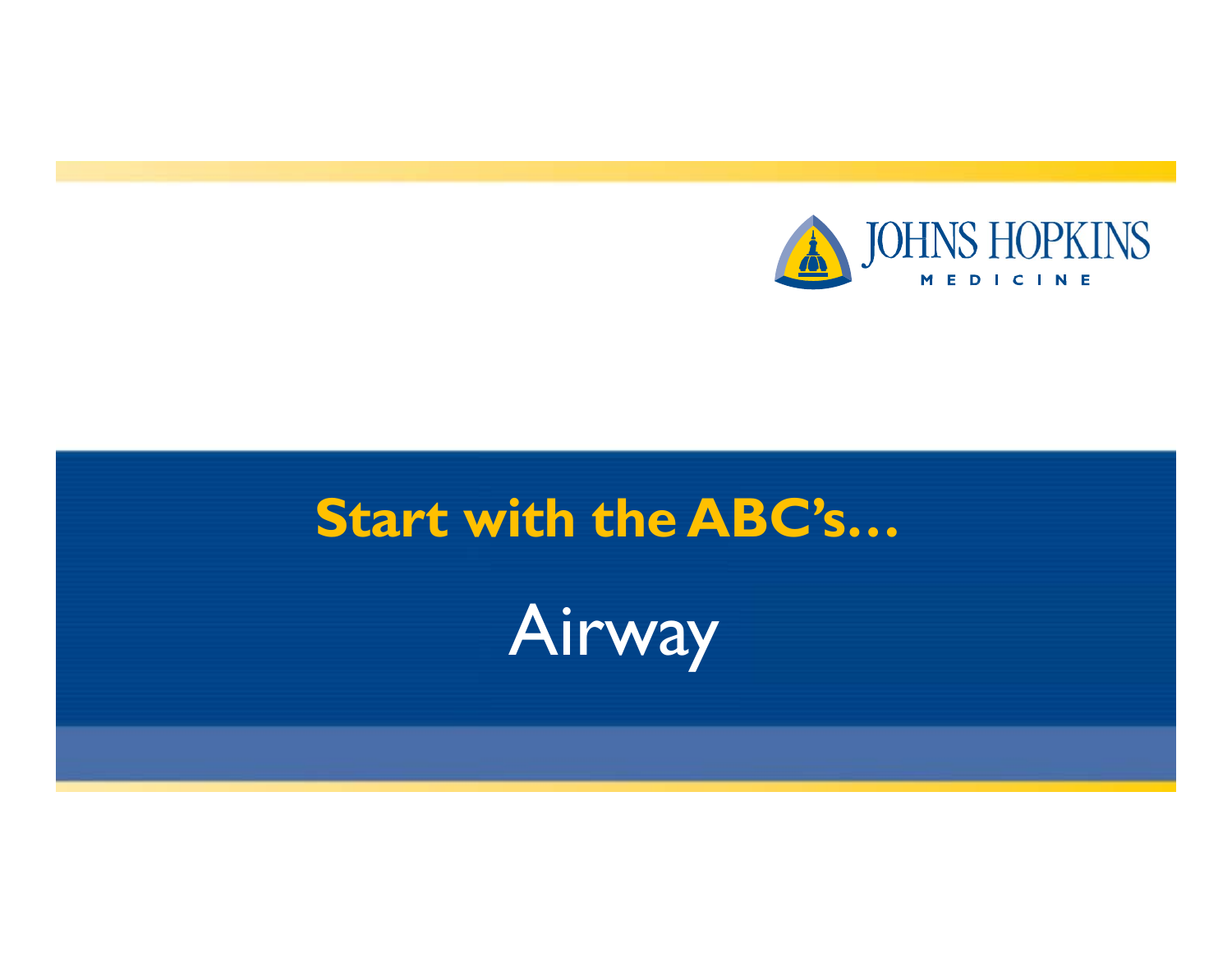

#### **Airway Management**

- Endotracheal Tube (ETT)
- Can be placed orally (most common) or nasally
- Passes through the vocal cords

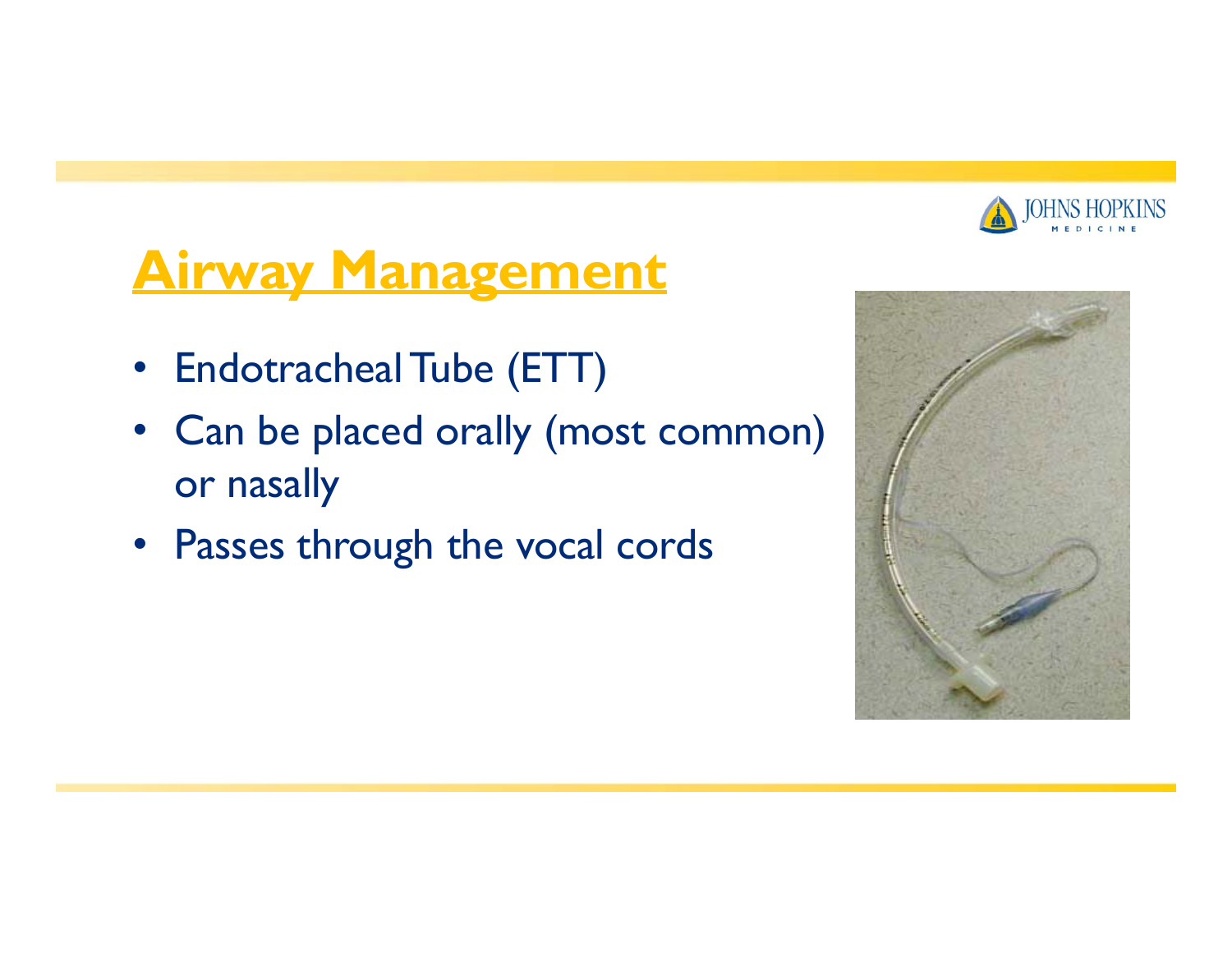

#### **Airway Management**

- Tracheostomy tube
- Cuff or cuff less
- $\bullet$ • Inserted below the vocal cords
- Used in more long-term airway management

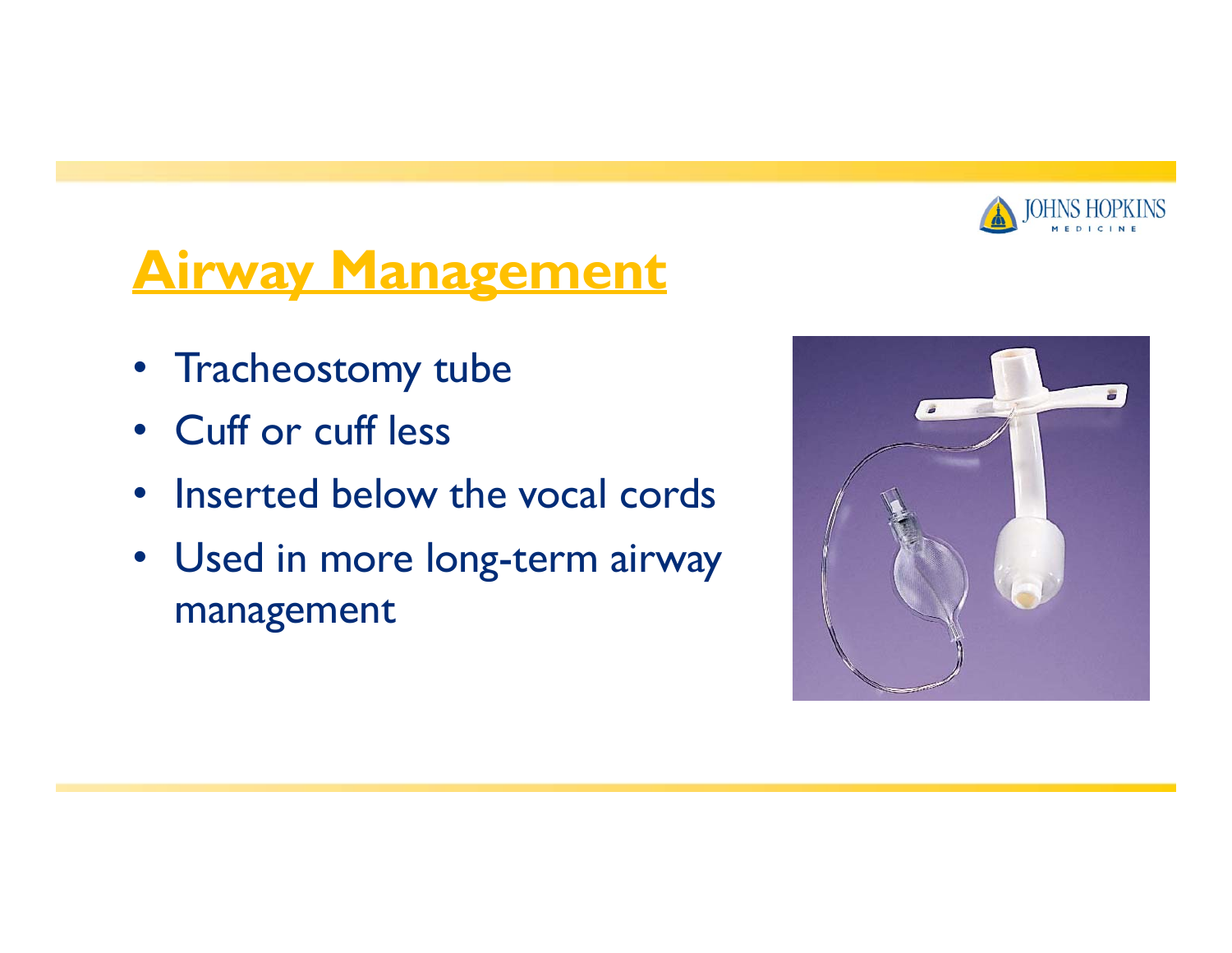

#### **Airway Management**

- Airway cuffs:
	- Assist with holding the airway in place
	- •Allow positive pressure ventilation without loss of tidal volume
	- May reduce risk of aspiration of oral and gastric secretions
	- $\bullet$  If patient can talk or is losing tidal volume, the cuff may not be fully inflated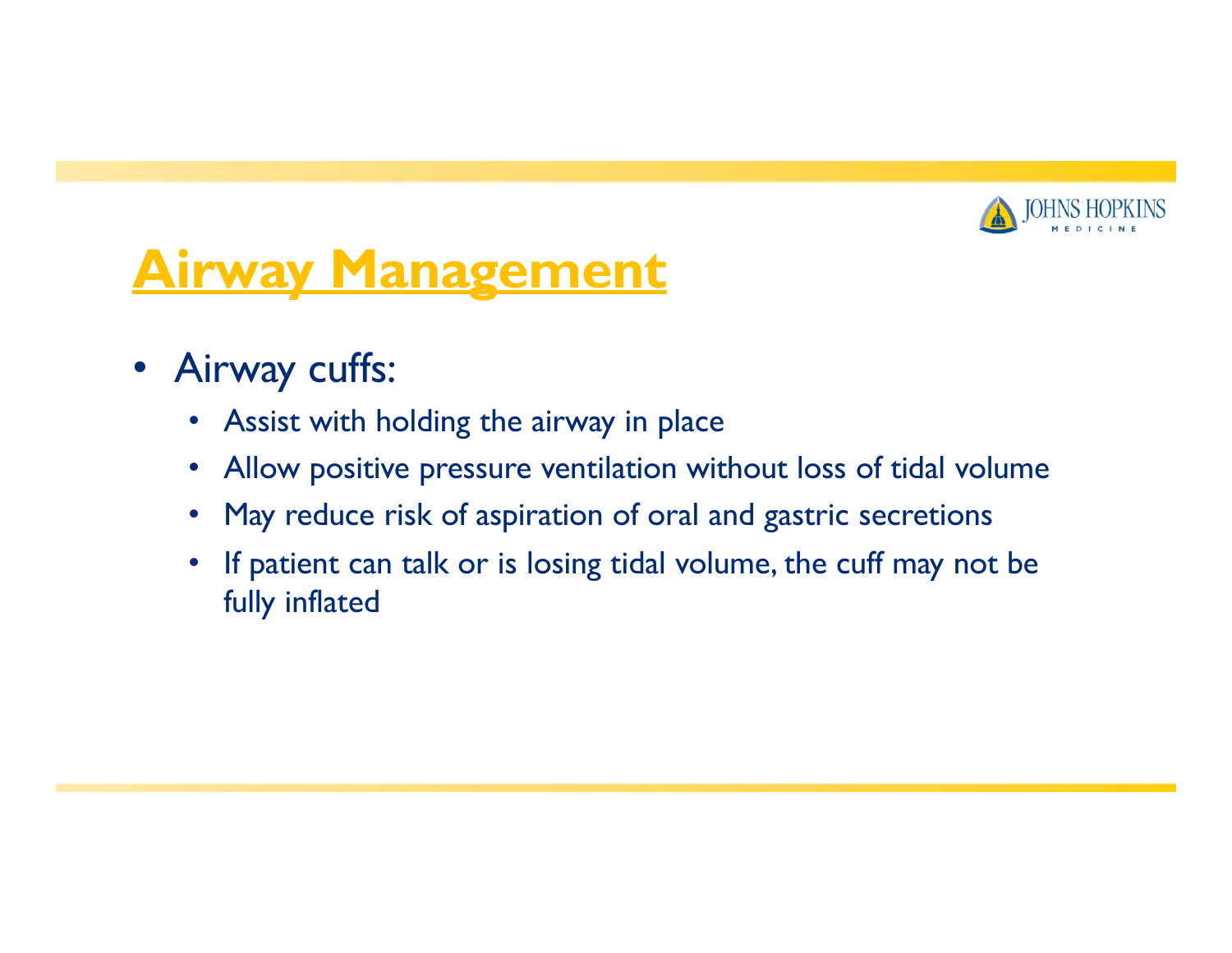

## **Ventilator Settings**

- $\bullet$ **Tidal Volume**
- $\bullet$ PEEP
- $\bullet$ Mode (type of assist given by vent)
- $\bullet$  Rate (Breaths per minute.Adjusted based on patient's own respiratory rate)
- FiO2 (amount of O2 being delivered)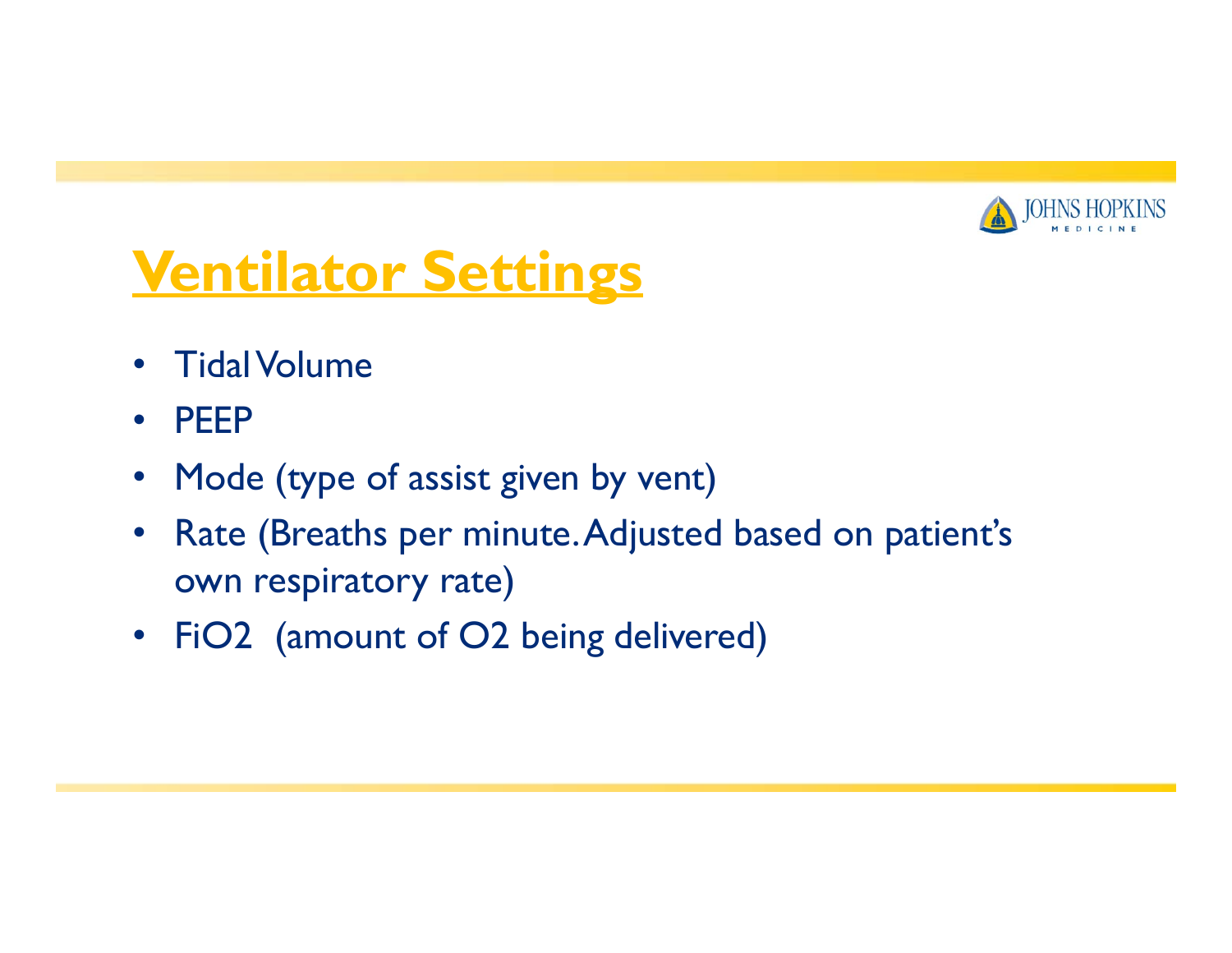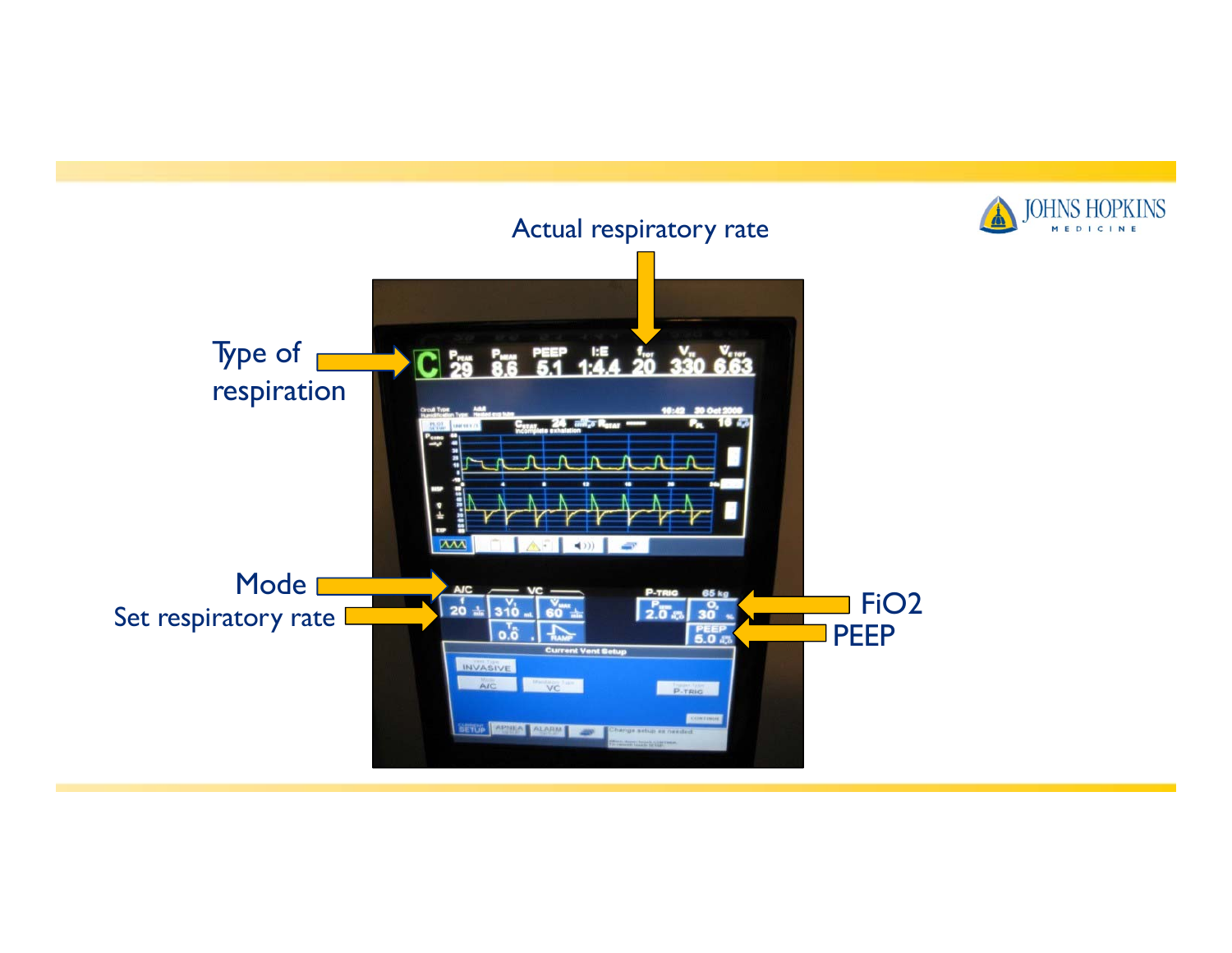



- Positive End-Expiratory Pressure
	- Pressure given in expiratory phase to prevent closure of the alveoli and allow increased time for O2 exchange
	- Used in pts who haven't responded to treatment and are requiring high amount of FiO2
	- PEEP will lower O2 requirements by recruiting more surface area
	- $\bullet$  Normal PEEP is approximately 5cmH20. Can be as high as 20cmH20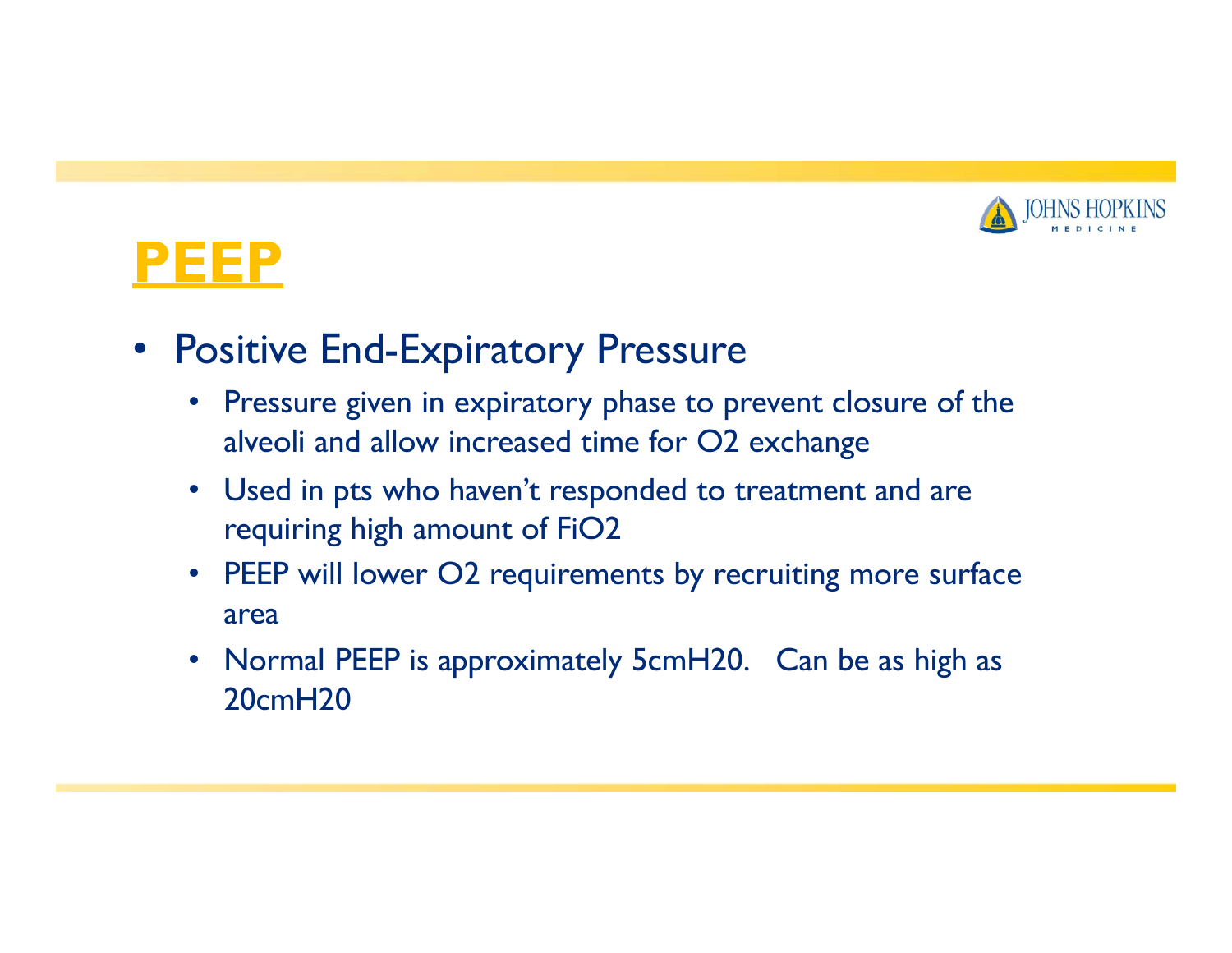

## **Oxygen Therapy**

- Prolonged exposure to high levels of oxygen can be toxic to the lungs
- High FiO2 (>.5) can lead to atelactasis
- $\bullet$ Balancing act between FiO2 and PEEP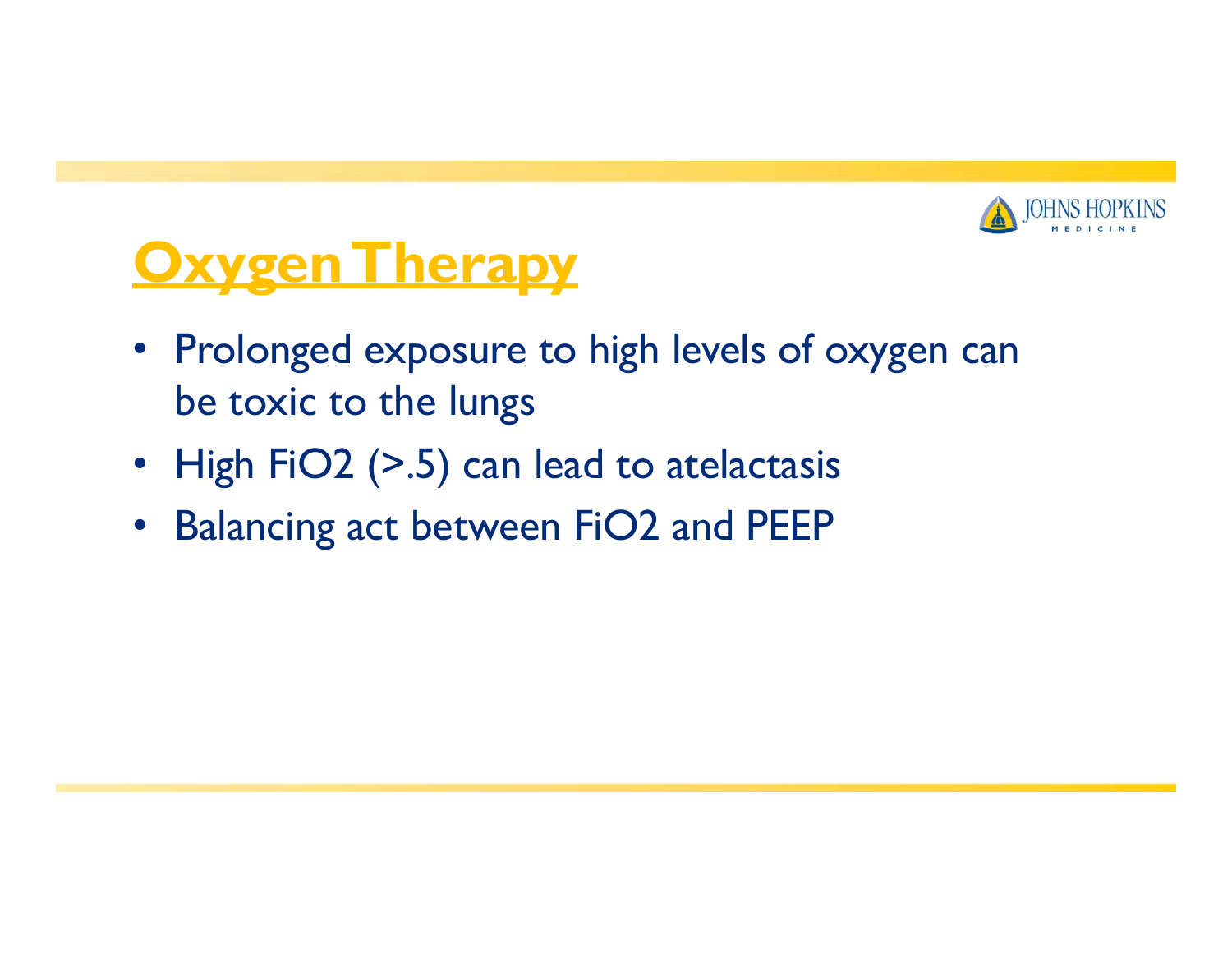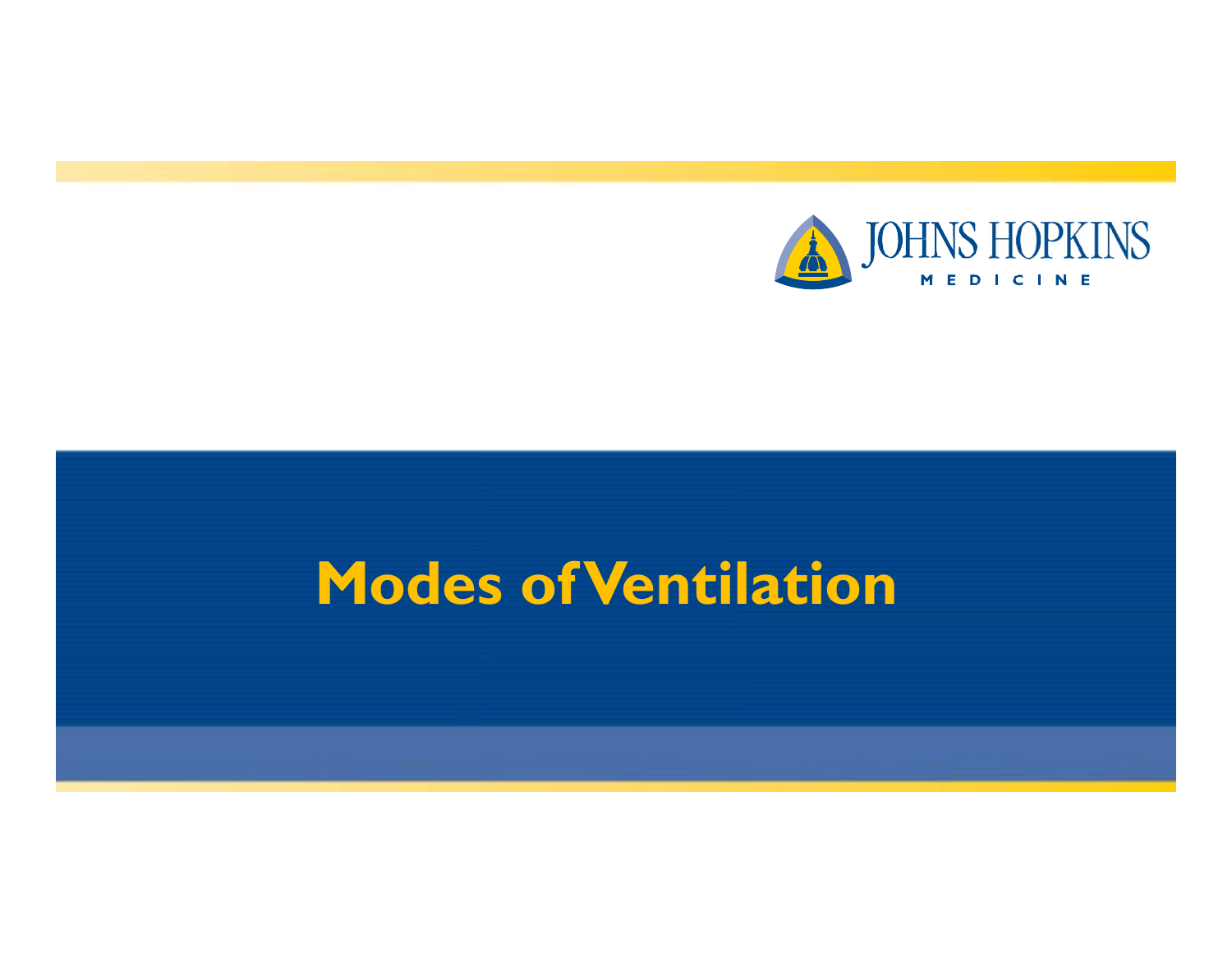

- Controlled Ventilation
	- Vent initiates all breaths at <sup>a</sup> pre-se<sup>t</sup> rate and tidal volume
	- Vent will block any spontaneous breaths
	- Used mainly in the OR for paralyzed and sedated patients.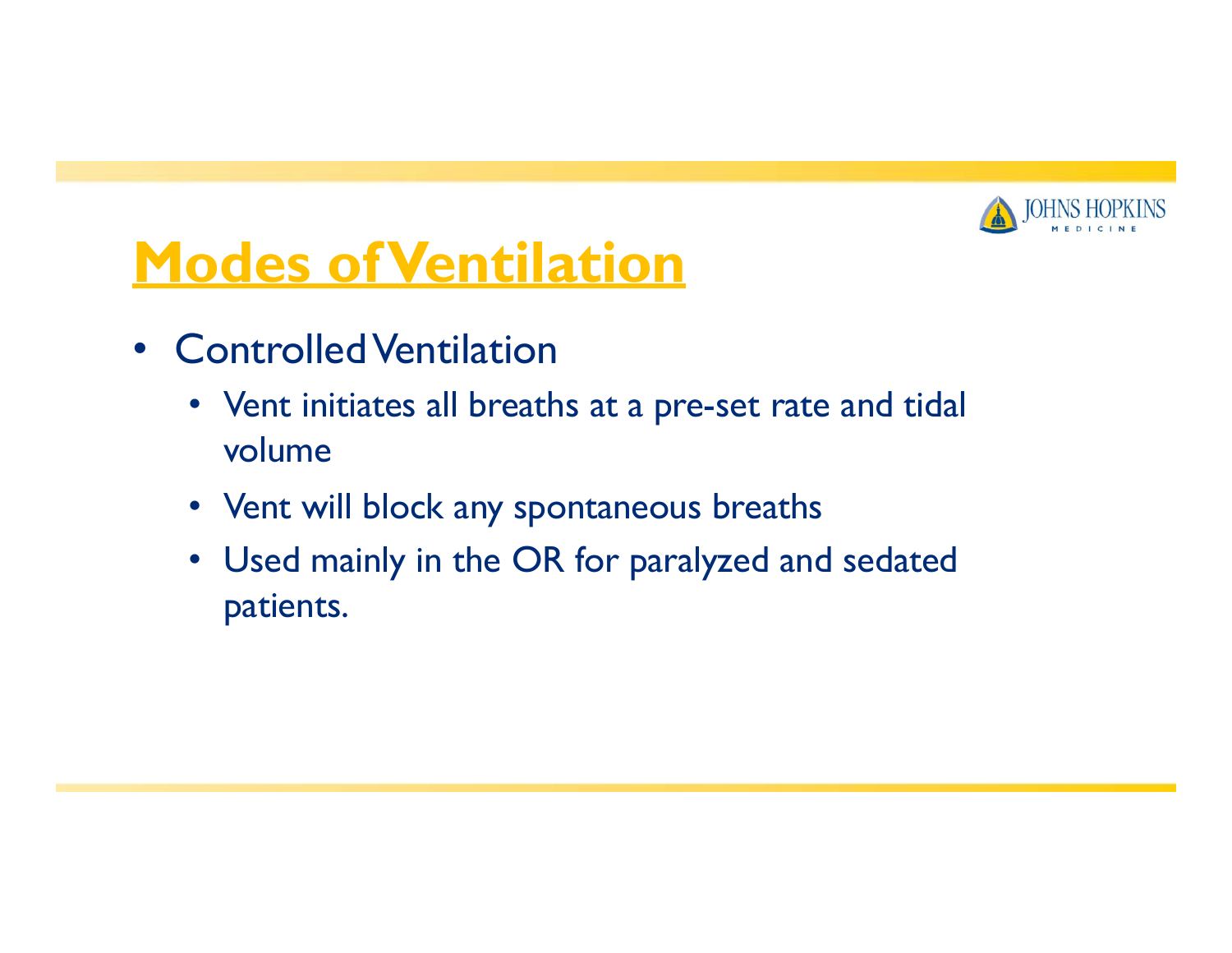

- Assist Control (A/C)
	- Vent will allow a patient to initiate a breath and then vent will deliver a pre-se<sup>t</sup> tidal volume
	- Machine set at a minimum rate so apnea will not occur if the patient does not initiate a breath
	- Disadvantages:
		- Hyperventilation if patient has increased respiratory rate (can lead to respiratory alkalosis)
		- Vent dysynchrony, breath-stacking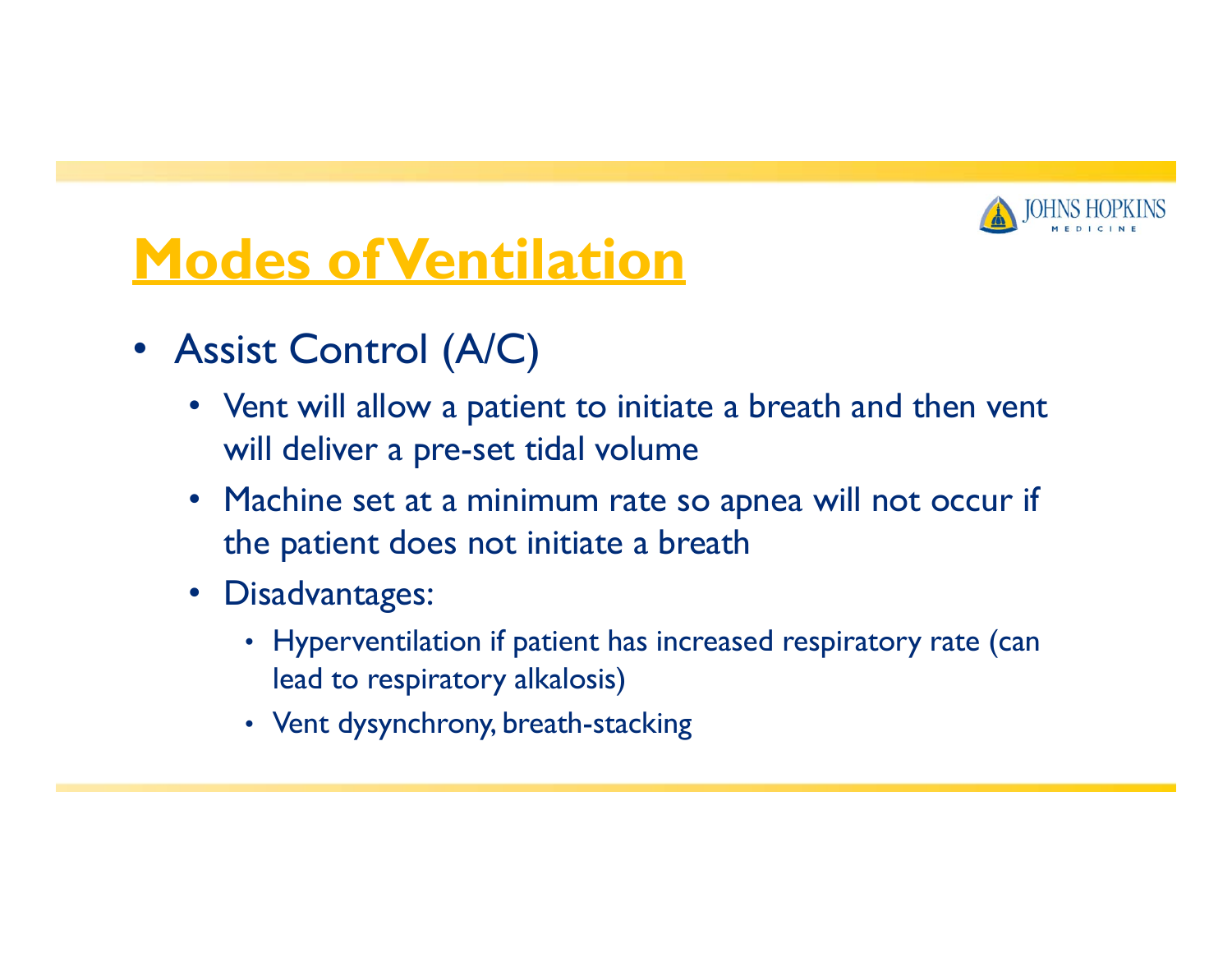

## **Assist Control (A/C)**

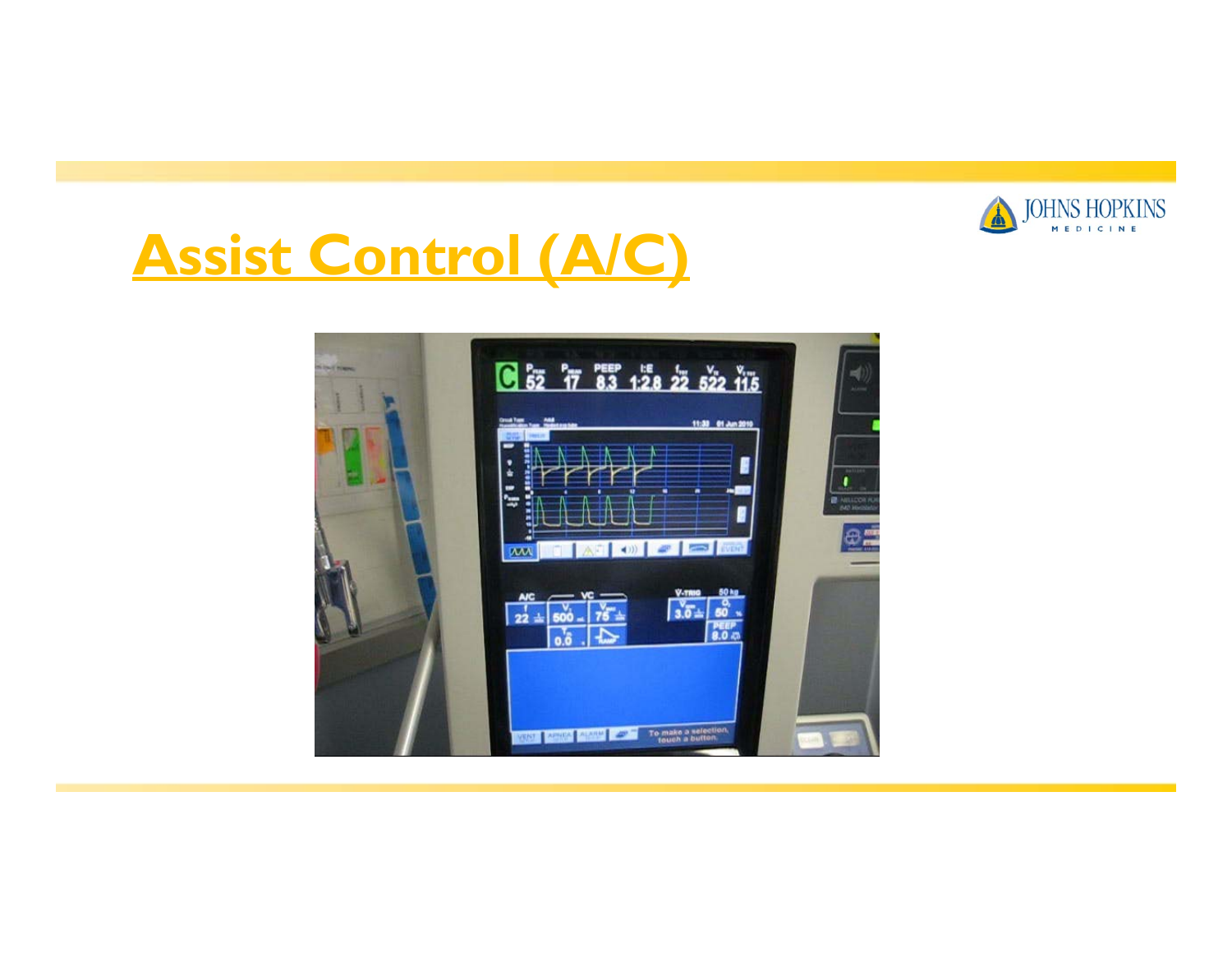

### **"Breath-Stacking"**

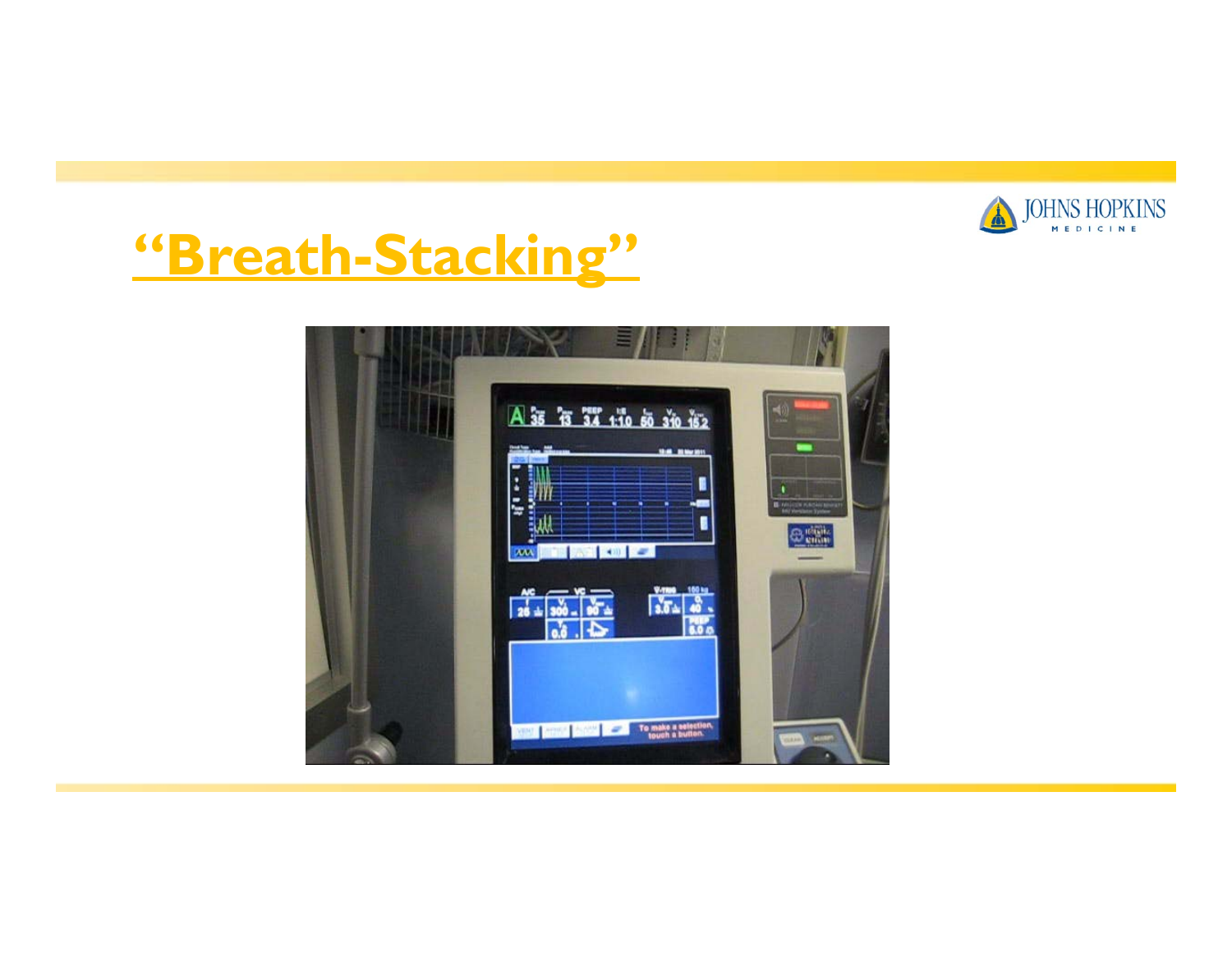

- Synchronized Intermittent Ventilation (SIMV)
	- • Similar to A/C, but patients can take own breaths with their own TV between mechanically assisted breaths
	- Can be used as a primary mode or a weaning mode
	- May lead to a low respiratory rate in a patient who does not initiate breaths if set rate is low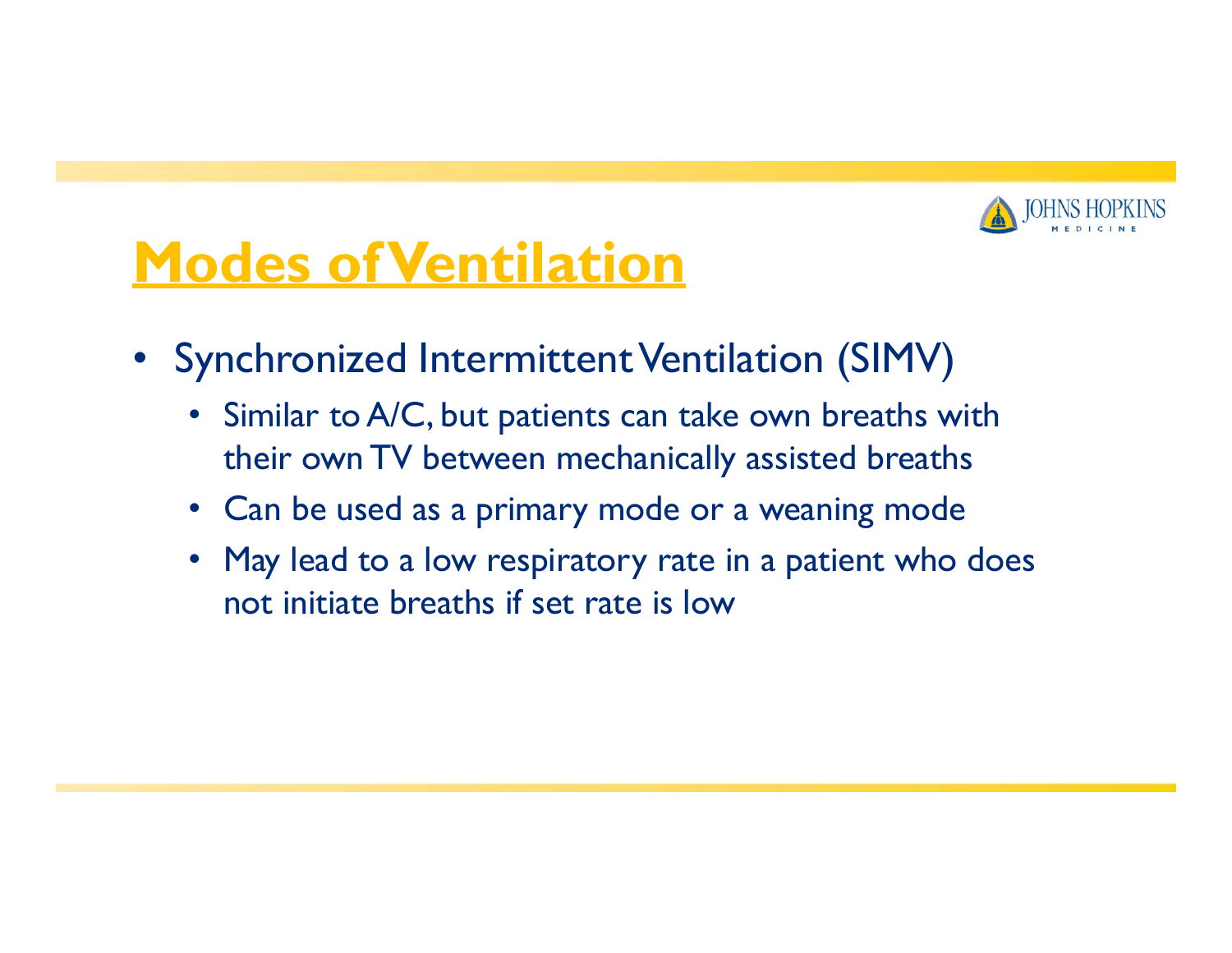



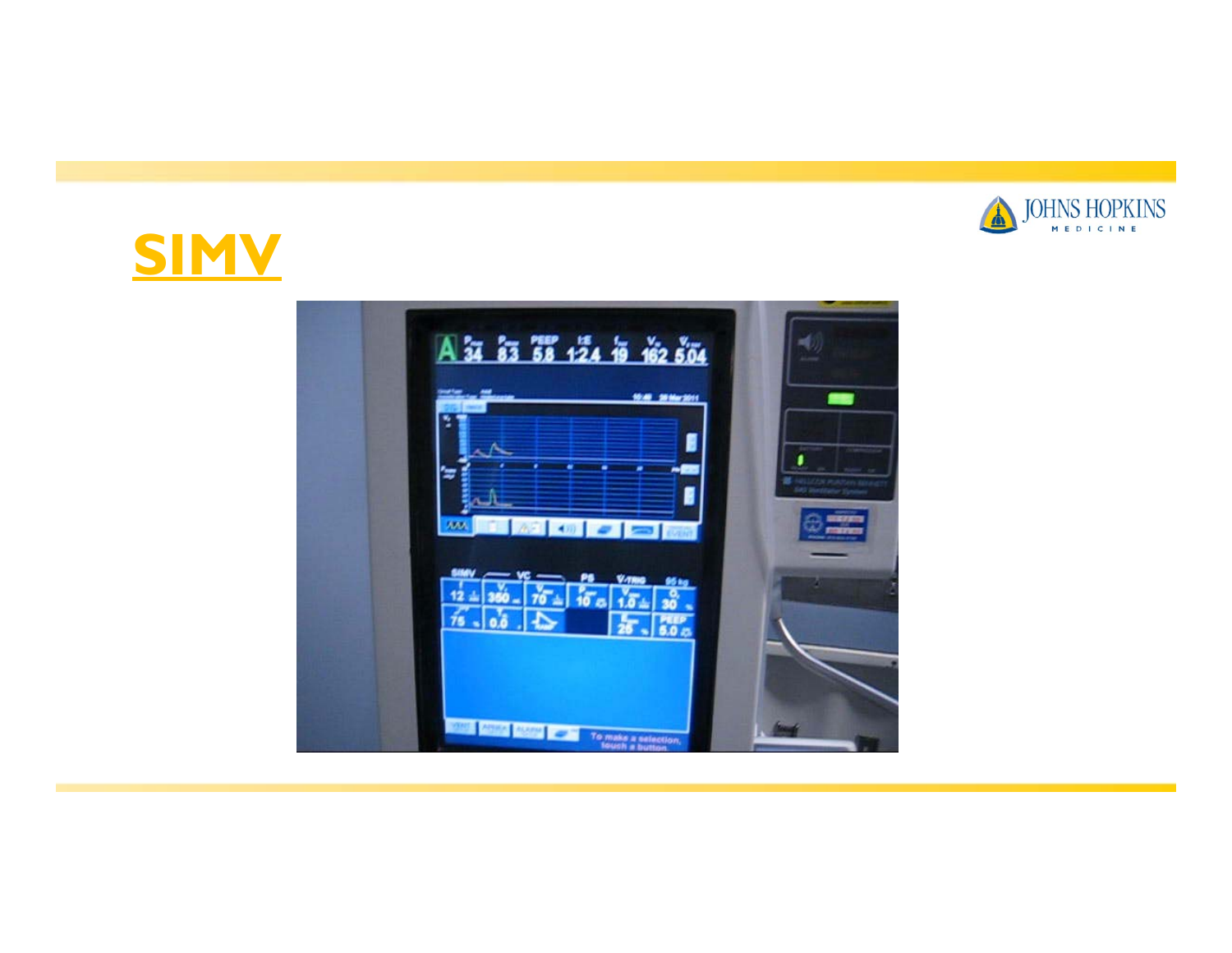

- $\bullet$  Pressure Support Ventilation (PSV)
	- Also called "spontaneous mode"
	- Pt initiates breath & vent delivers a pre-se<sup>t</sup> inspiratory pressure to help overcome airway resistance and keeps airways open
	- Patient controls the rate, tidal volume, and minute ventilation
	- $\bullet$ Tidal volume is variable
	- $\bullet$ Can be used in conjunction with SIMV or CPAP settings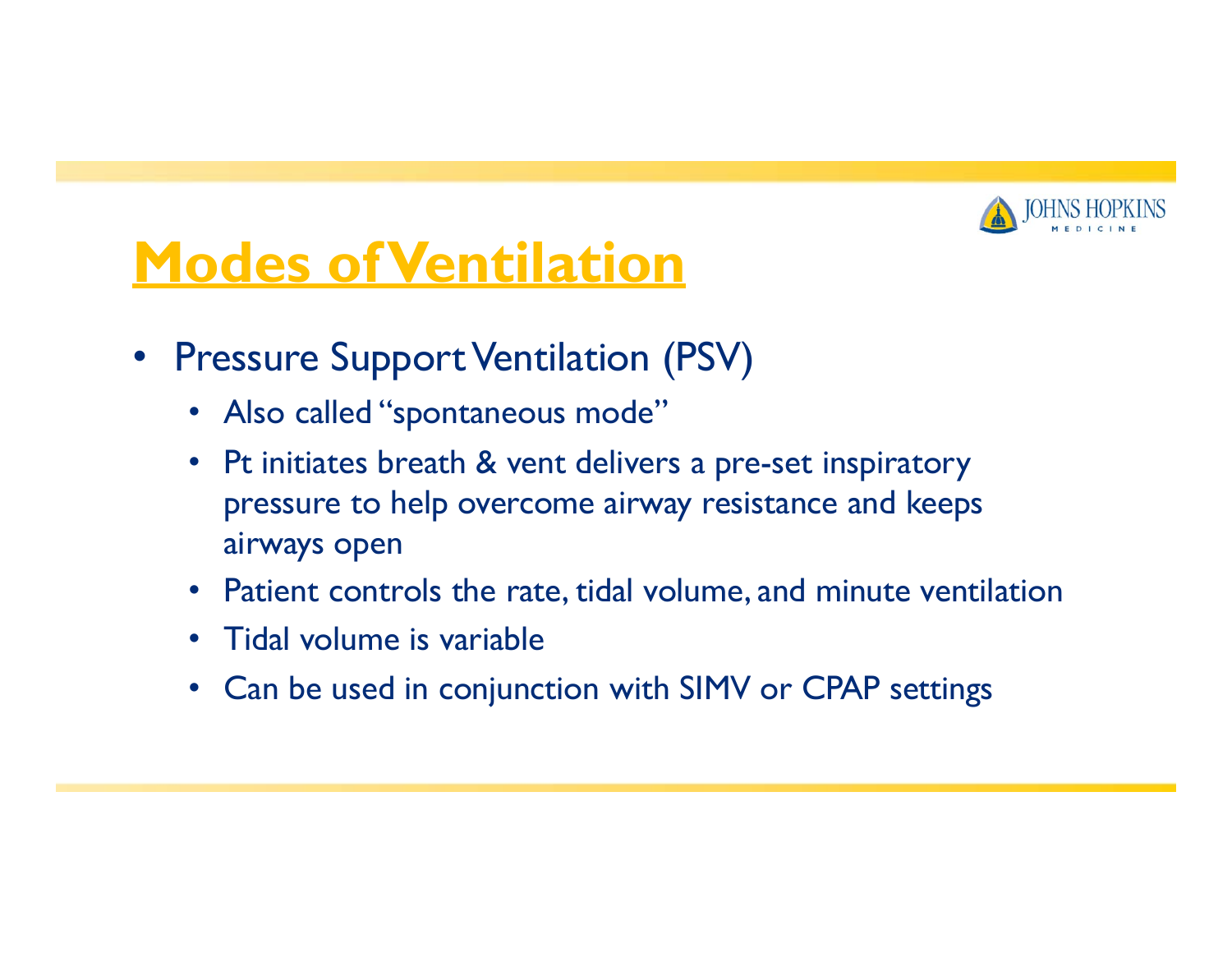

## **Pressure Support (PS)**

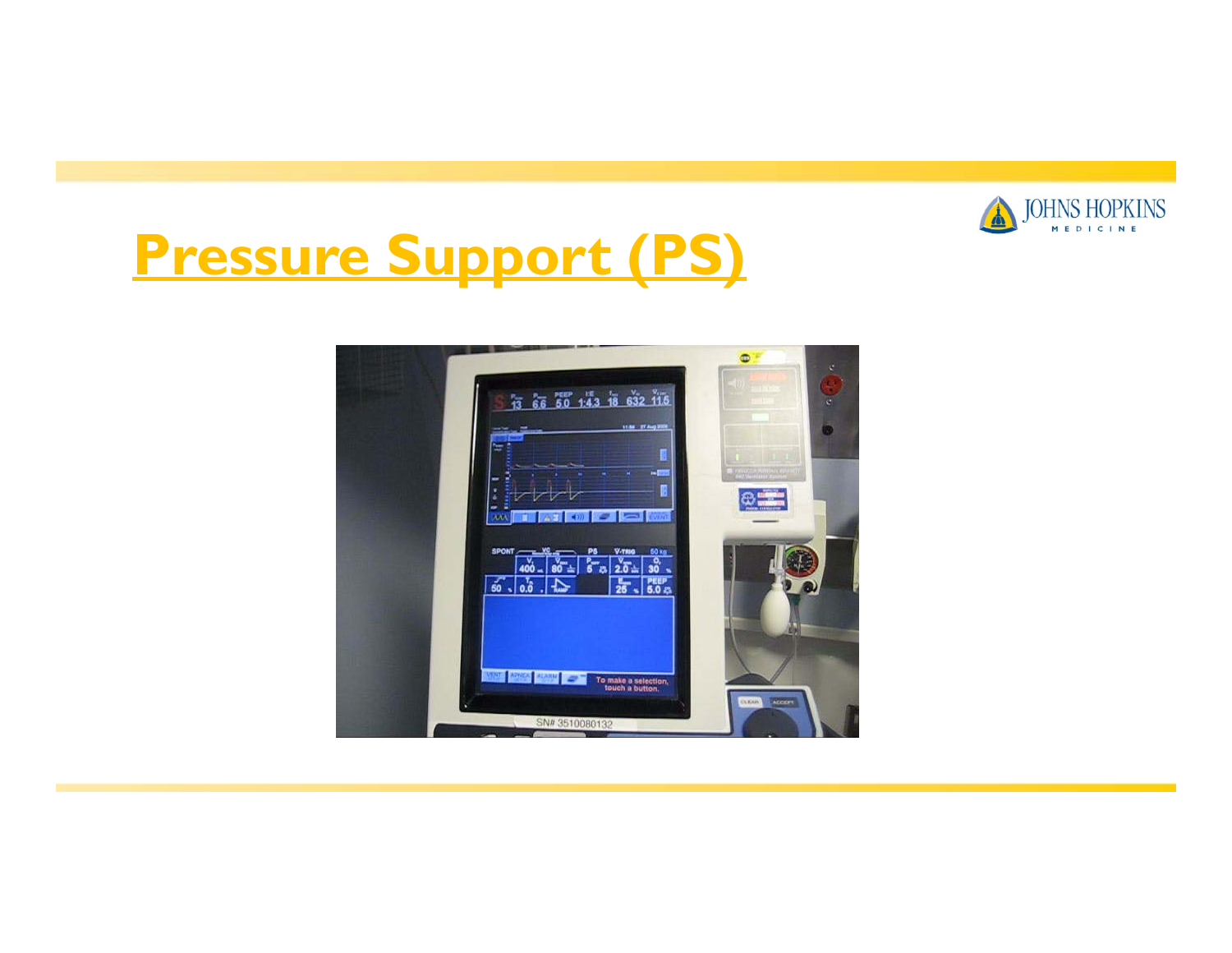

- Continuous Positive Airway Pressure (CPAP)
	- Positive airway pressure provided during both inspiration and expiration
	- Vent provides O2 and alarms, but no respirations
	- $\bullet$  Improves gas exchange and oxygenation in patients able to breathe on their own
	- Can also be used non-invasively via <sup>a</sup> face or nasal mask for patients with sleep apnea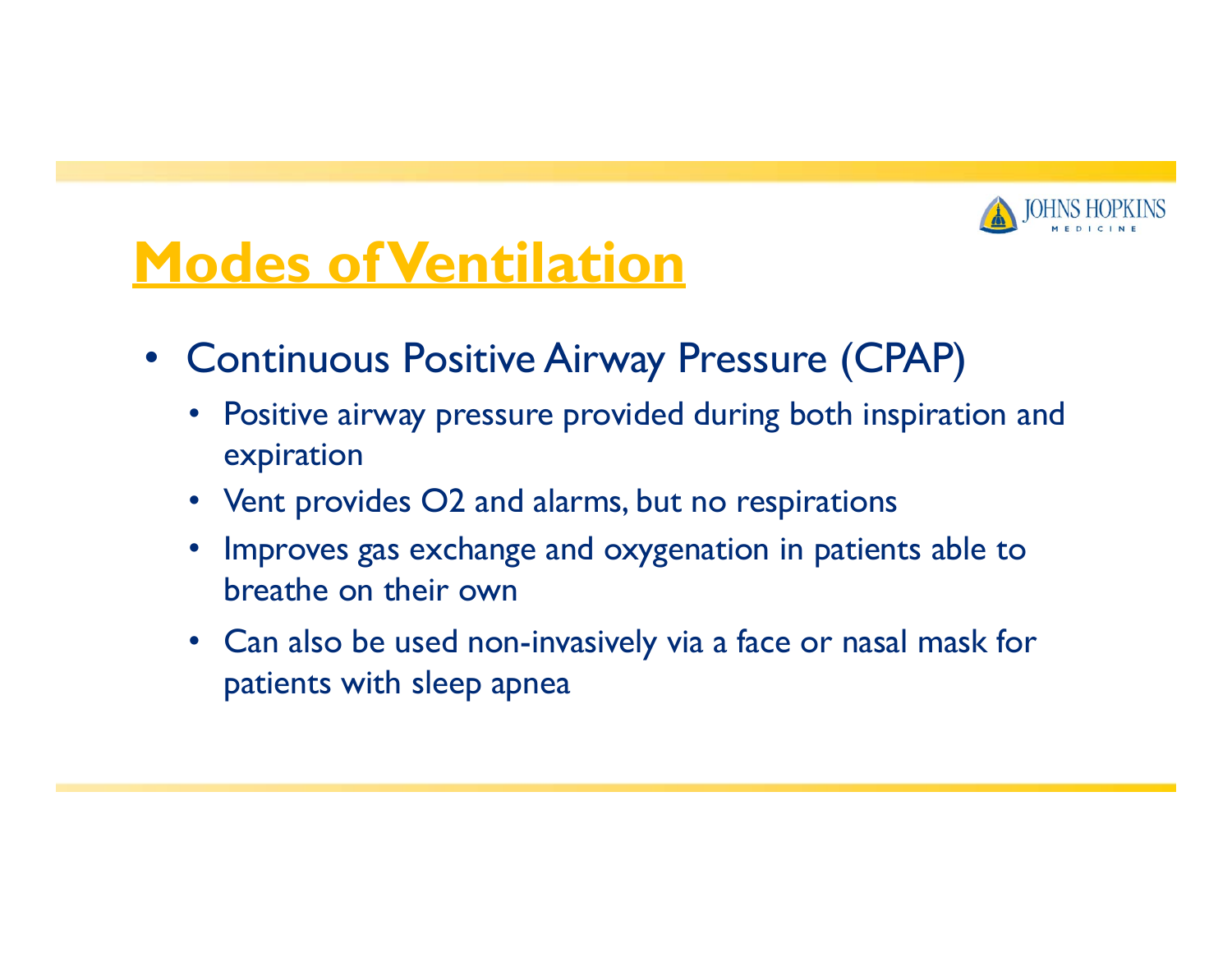

- $\bullet$ Airway Pressure Release Ventilation (APRV)
	- Differs from conventional vent
	- Elevation of airway pressures with brief intermittent releases of airway pressure
	- Facilitates oxygenation and CO2 clearance
	- May be an improved way to treat ALI/ ARDS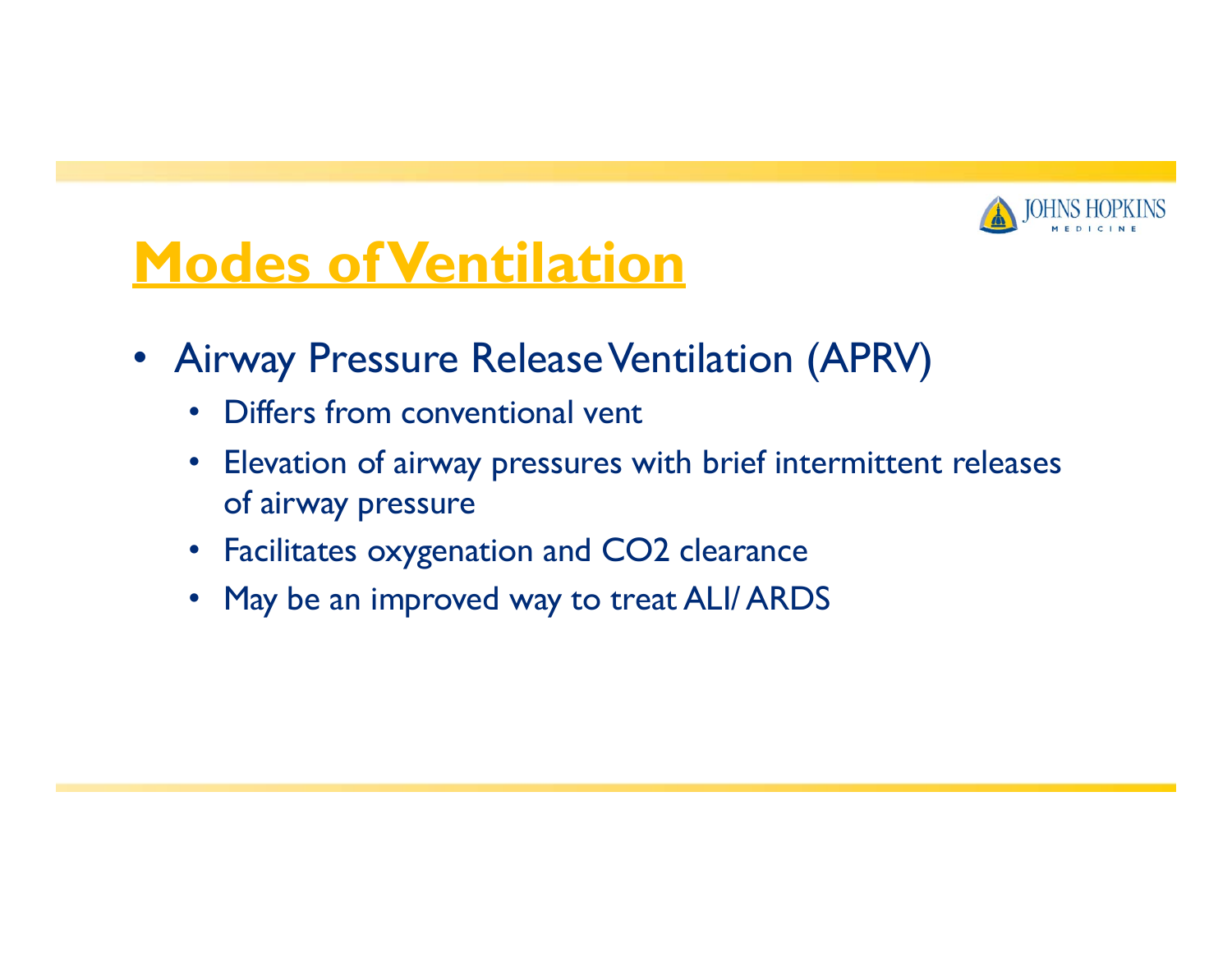# **Non-Invasive Ventilation (NIV)**

- • Bi-Level Airway pressure (BiPAP)
	- $\bullet$ Delivered by mask, not through an airway
	- • Similar to CPAP, but can be set at one pressure for inhalation and another for exhalation.
	- Used in sleep apnea, but also has been found to be useful in patients with CHF and respiratory failure to avoid intubation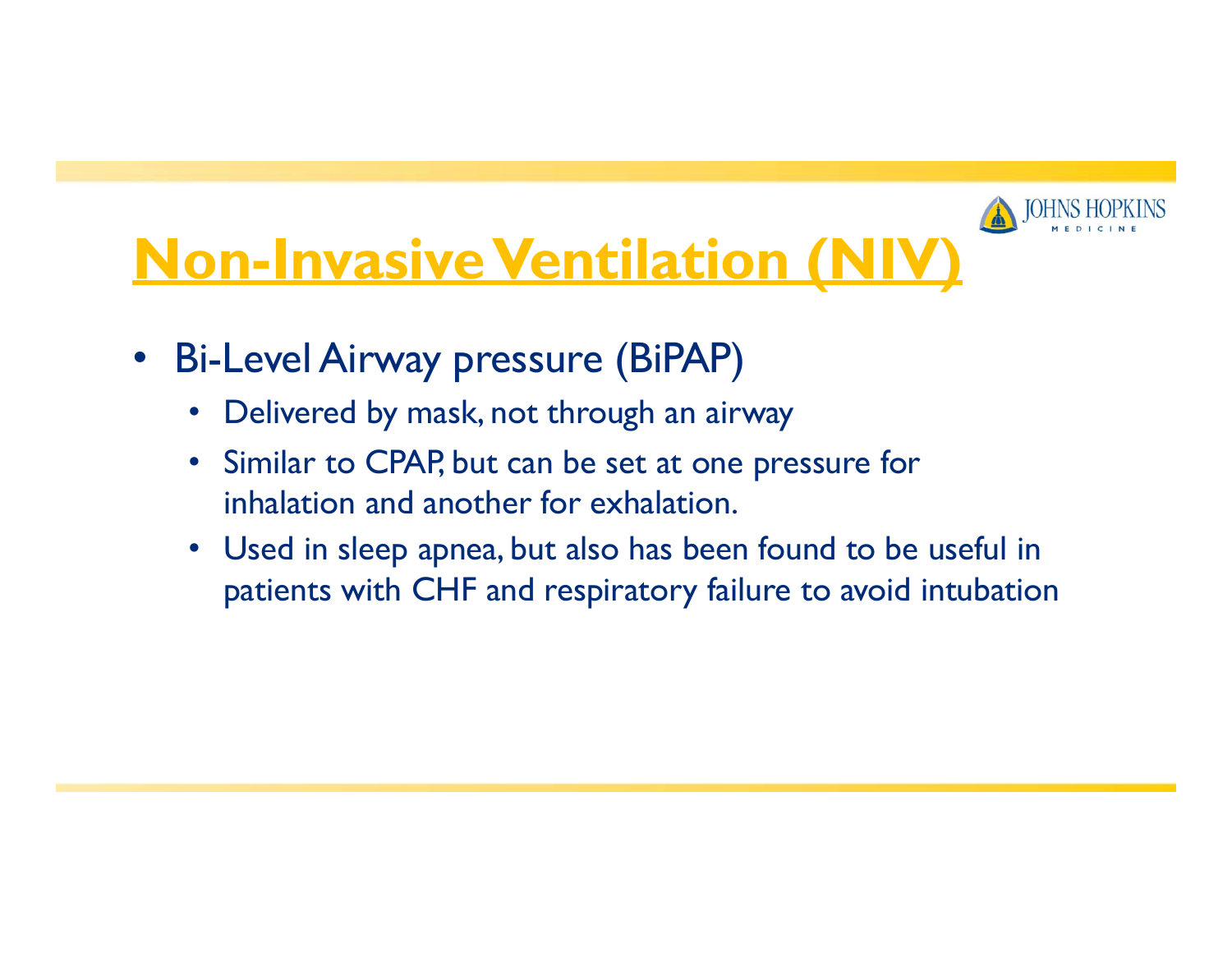

## **Vent Alarms**

High Pressure Alarm (common alarm to come and go…more serious if it continues to alarm):

- Secretions/ needs to be suctioned (common)
- $\bullet$  Kinked tubing/ malposition of ETT
- Pt biting tube/ fighting vent
- Water in tubing (common)
- •Bronchospasm
- •Pneumothorax
- $\bullet$  Decreased compliance (i.e.ARDS)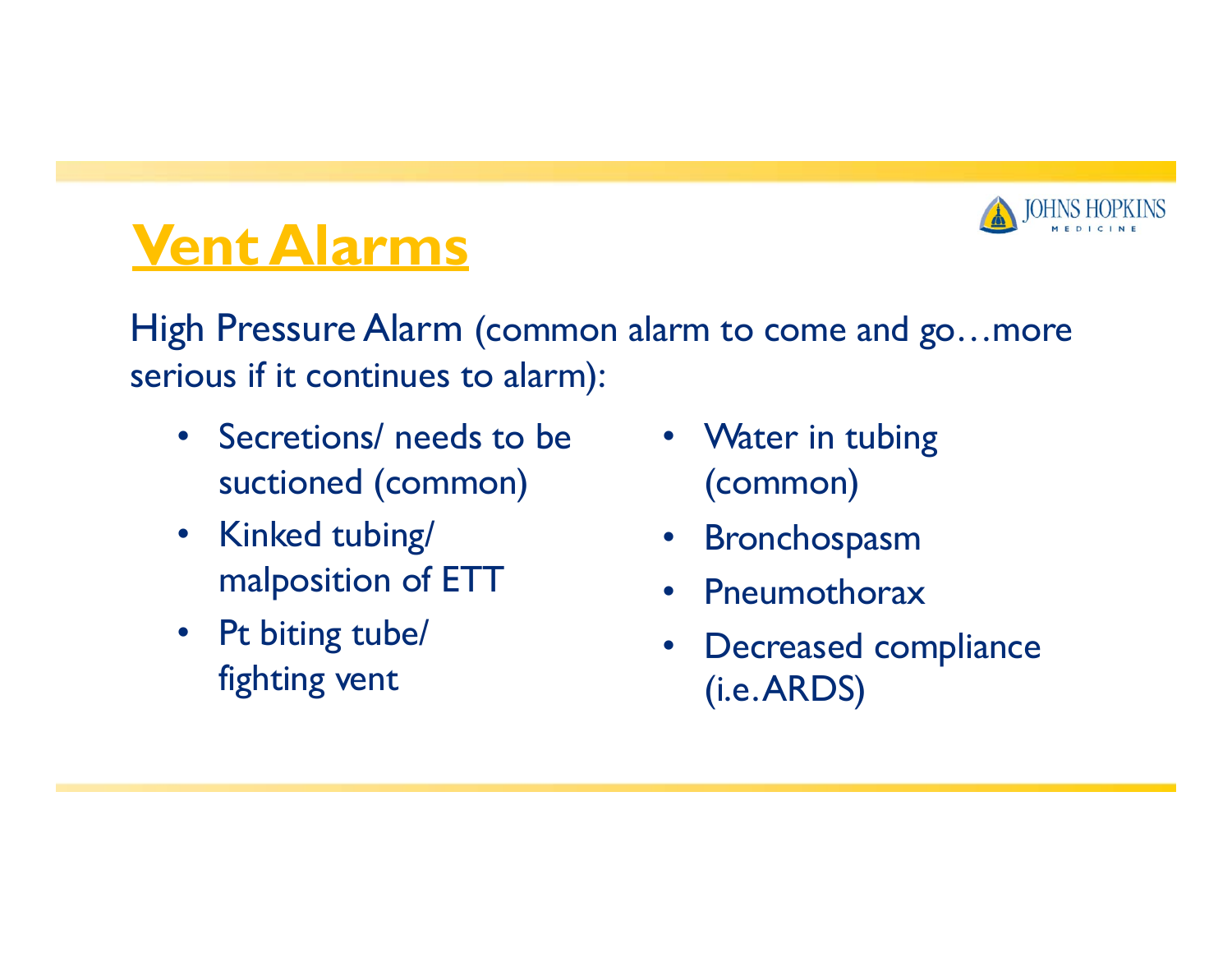

## **Vent Alarms**

- Low Pressure Alarm
	- Tubing disconnect from vent
	- Leak in cuff or tubing connections (if patient can talk around trach, <sup>a</sup> leak in the cuff is probable)
	- $\bullet$ **Extubation**
- Also alarms for tidal volume, rate, temperature, and O2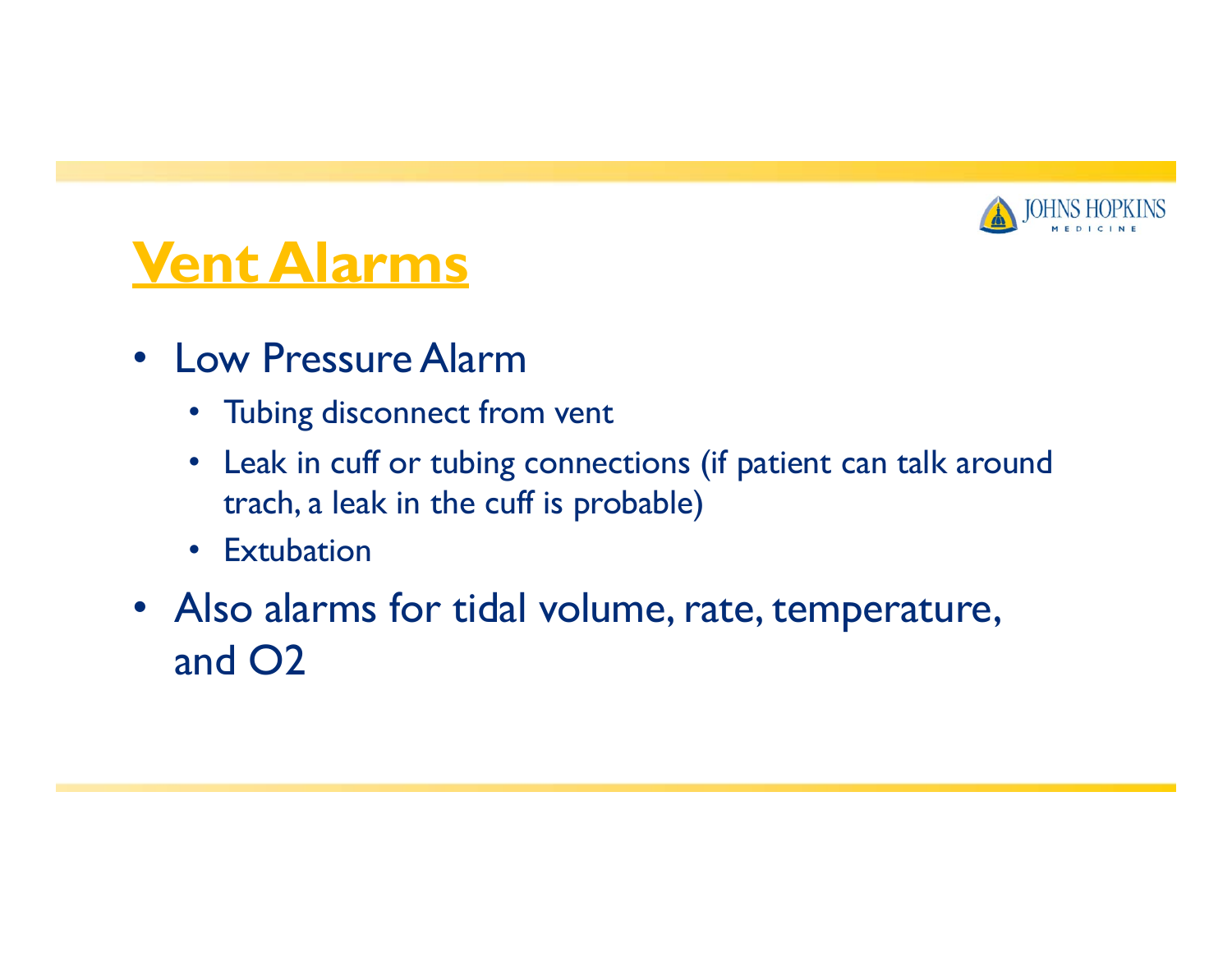

## **Vent Alarms**

- $\bullet$  General principles…
	- Look at the patient first!!! Then follow tubing to the vent to search for any disconnections.
	- If can't find the problem and the patient is in distress, disconnect the patient from the vent and bag with 100% O2 (and call for help)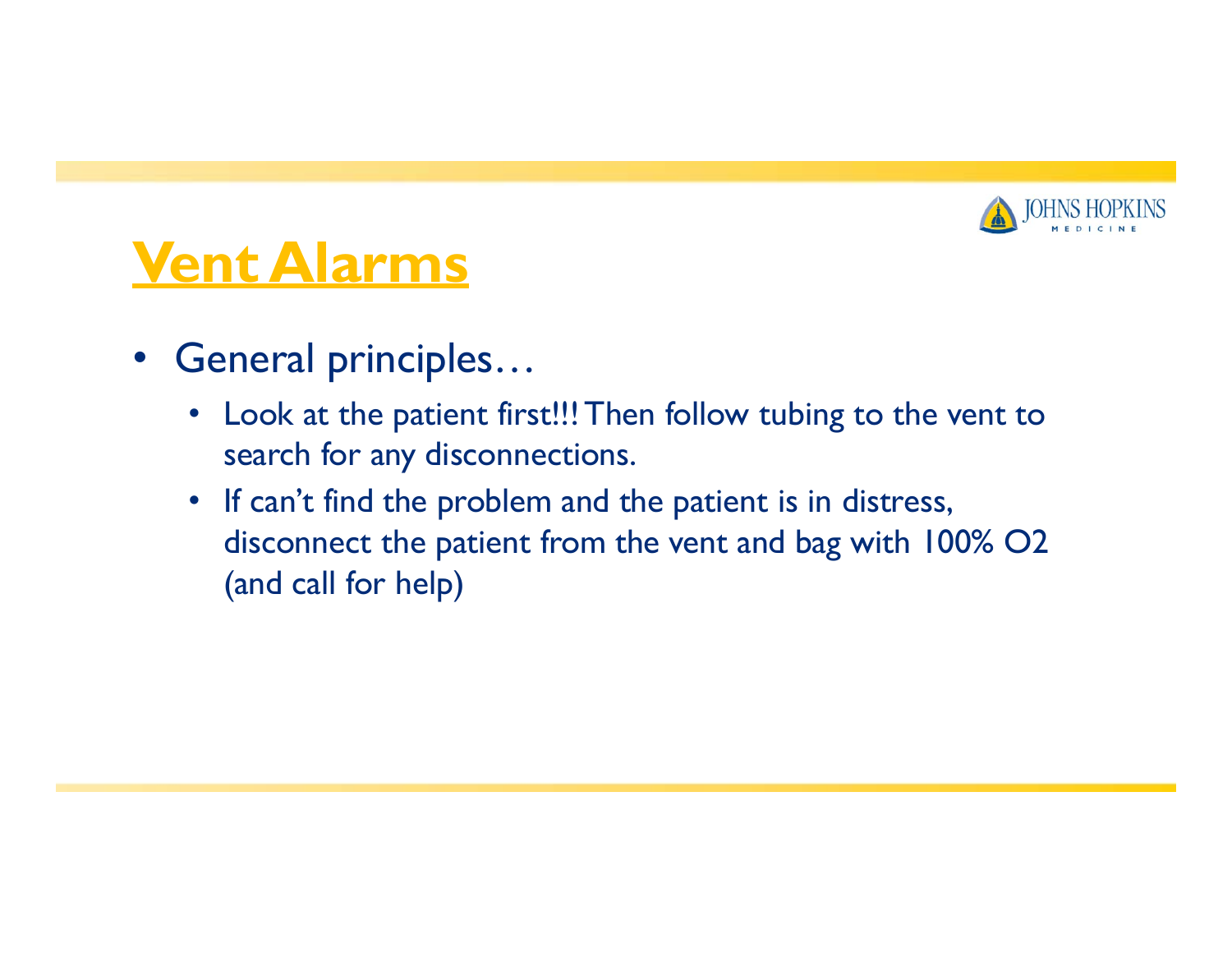

## **Complications of Mech Vent**

- •Asynchrony ("bucking")
- AutoPEEP
	- Patient doesn't expire full tidal volume and air becomes trapped
	- Can cause increased alveolar damage
- $\bullet$  Barotrauma
	- •Damage to alveoli caused by increased pressure and volume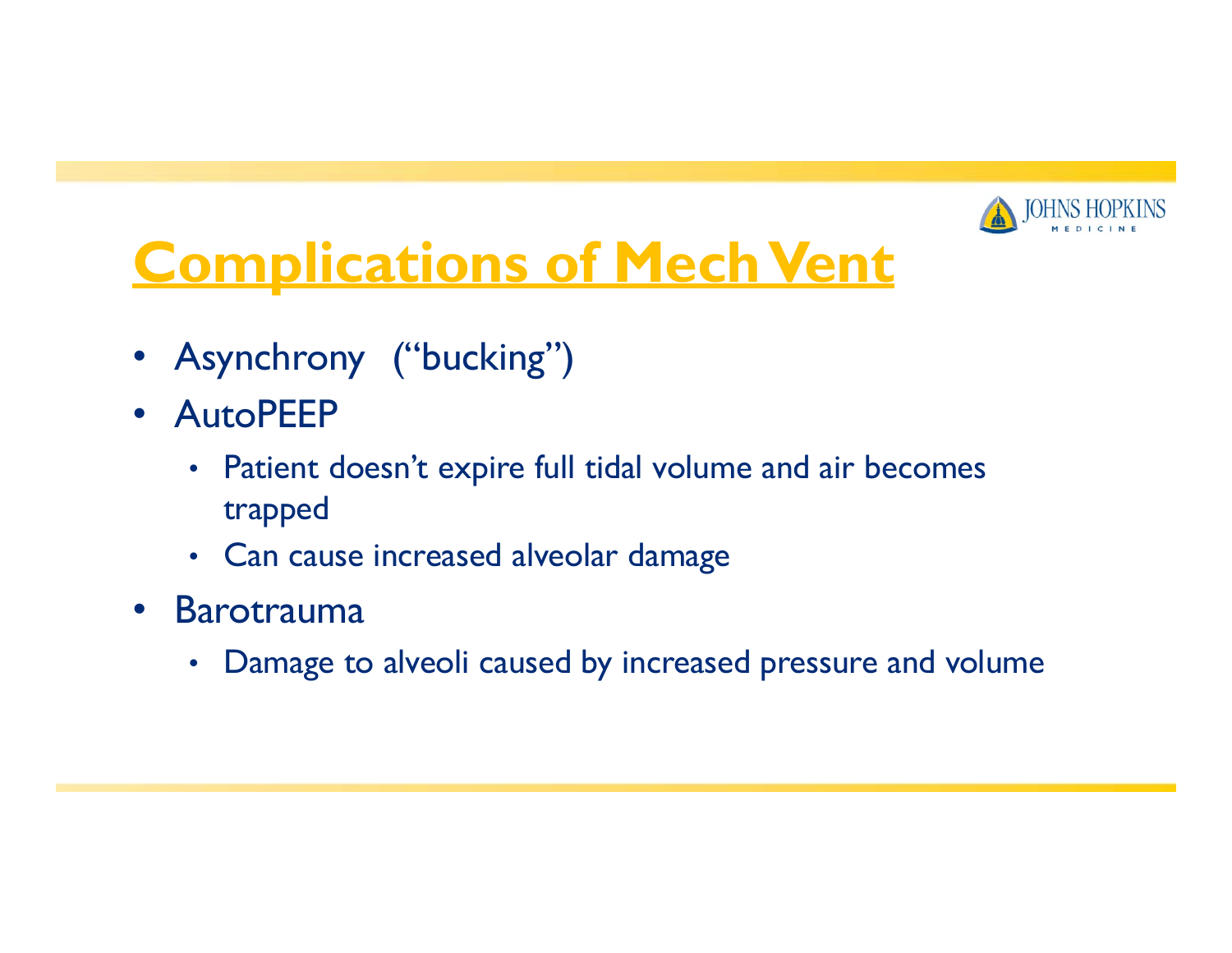

## **Complications of Mech Vent**

- $\bullet$ Hemodynamic compromise
- •Nosocomial infection
- •Anxiety/ Stress/ Sleep deprivation
- $\bullet$ Ulcers/ Gastritis/ Malnutrition
- $\bullet$ Muscle deconditioning/Vent dependence
- $\bullet$  Increased intrathoracic pressure leading to systemic edema due to decreased venous return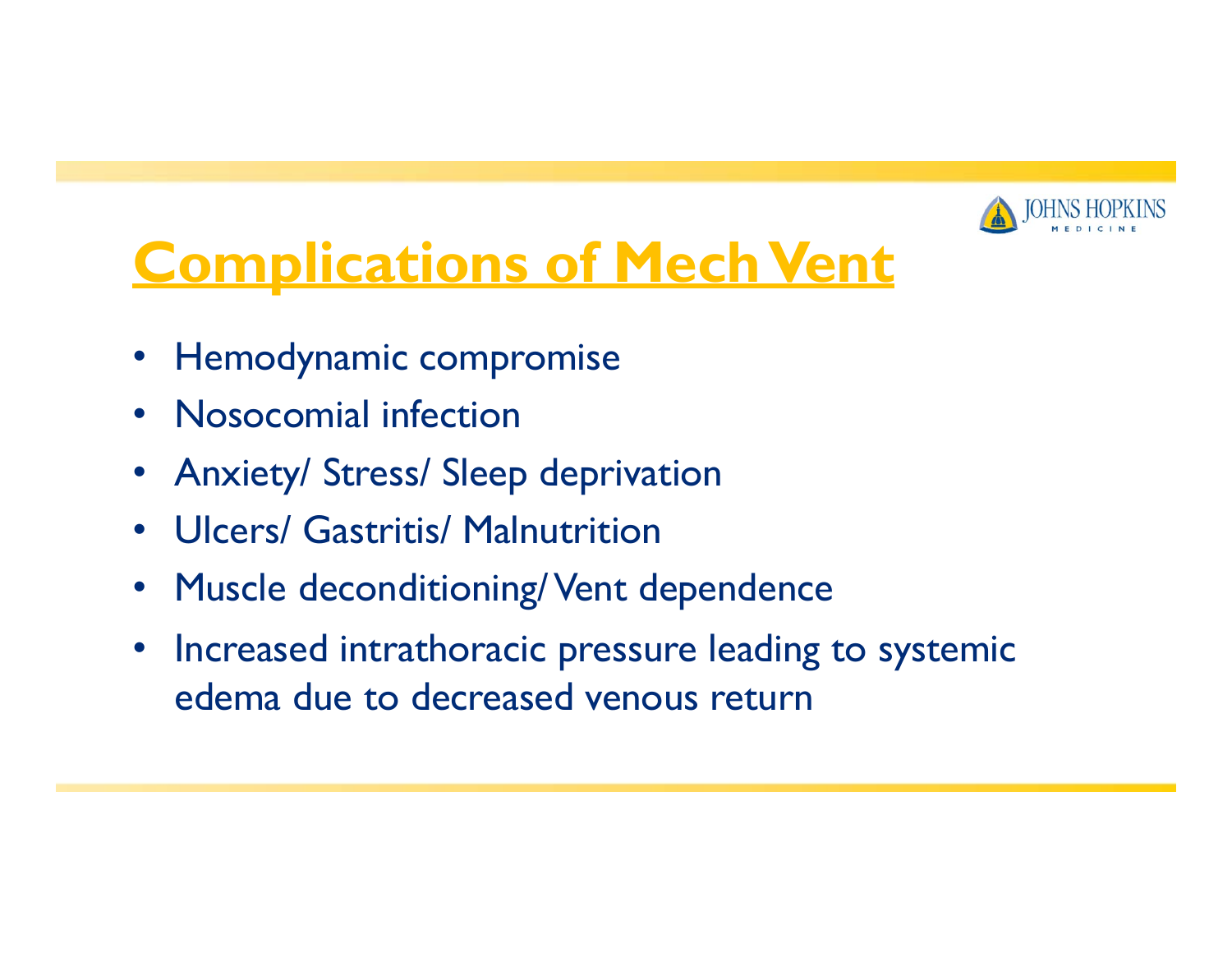

## **Weaning parameters**

- Adequate Oxygenation
	- PaO2 >60-70 on FiO2 .4 to .5, PEEP 5-8cmH20
	- PaO2/FiO2 ratio >150-200
- Adequate Ventilation
	- PaCO2 35-45mmHg
	- pH 7.3 to 7.45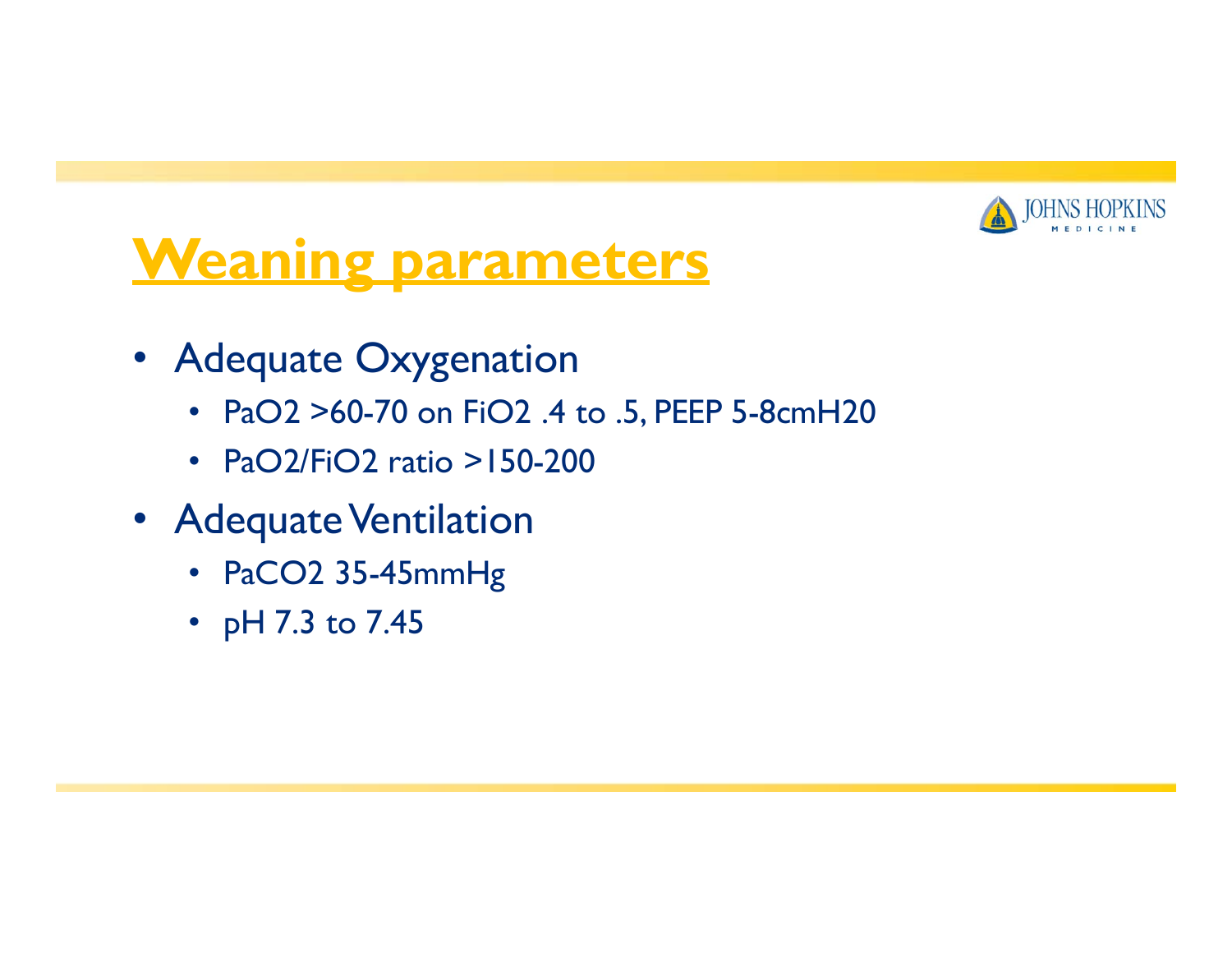

## **Weaning parameters**

- Adequate Respiratory Mechanics
	- $\bullet$ • Tidal Volume
	- Respiratory Capacity
	- Minute Ventilation
- Hemodynamic Stability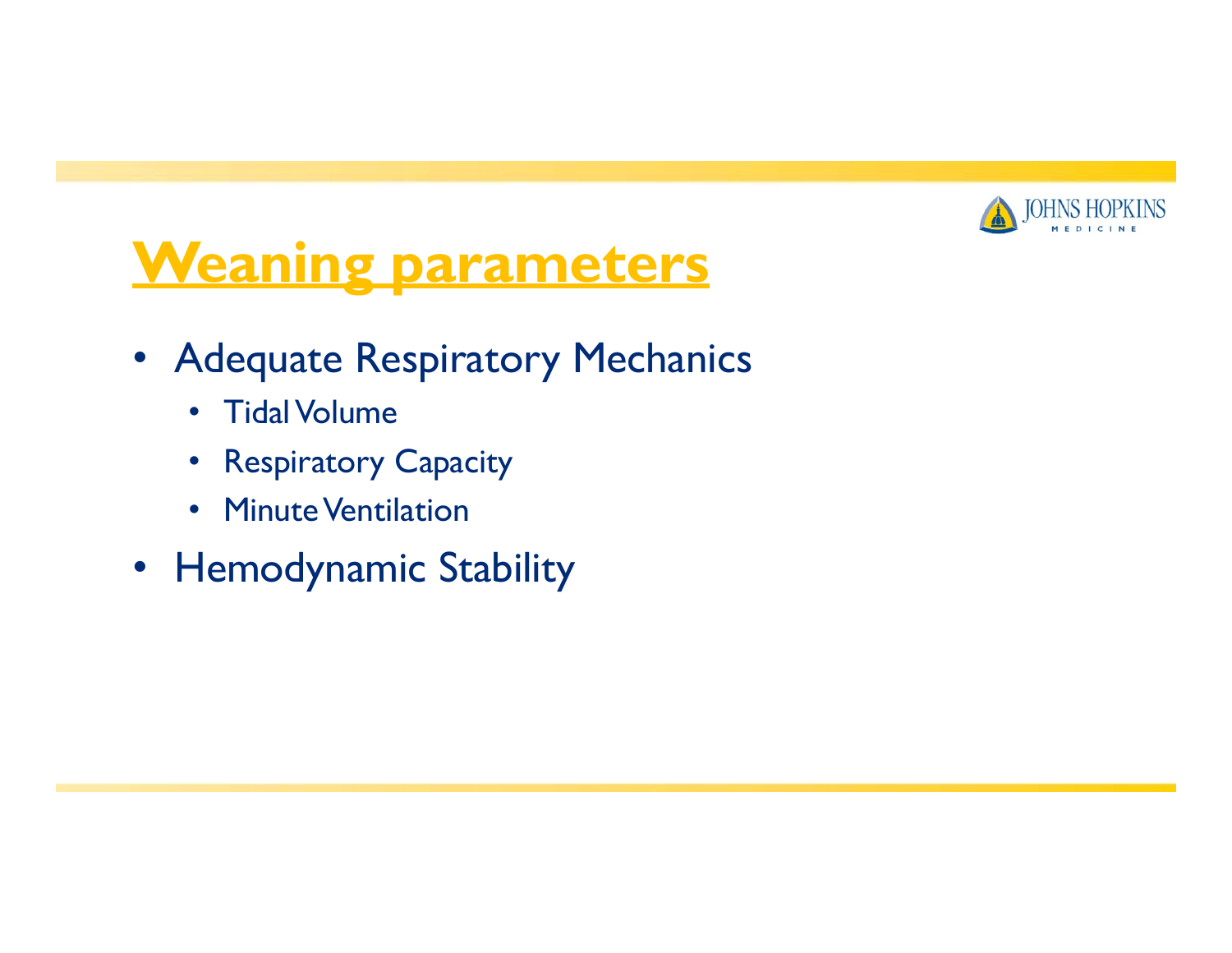

# **Spontaneous BreathingTrials (SBT)**

• Spontaneous breathing trials (whether single or multiple trials) lead to extubation more quickly than those receiving Pressure Support and IMV for weaning purposes in patients who are mechanically ventilated for > 1 week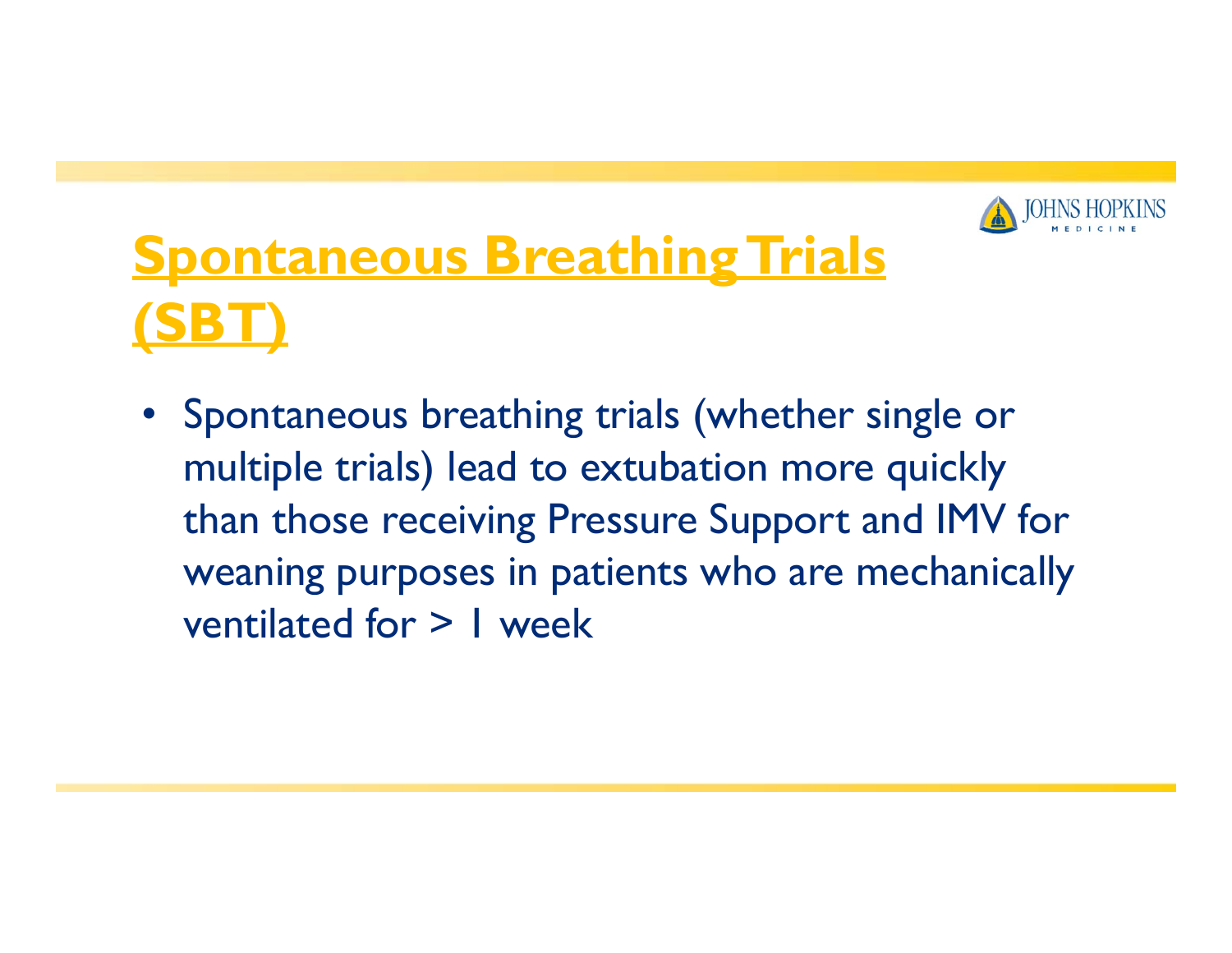

## **Weaning parameters**

- Signs of distress during weaning…
	- •Increased tachypnea (>30)
	- Increased heart rate
	- Irregular breathing pattern or use of accessory muscles
	- Agitation or panic unrelieved by assurance
	- $\bullet$ Decrease pH to less than 7.25-7.3 with increasing PCO2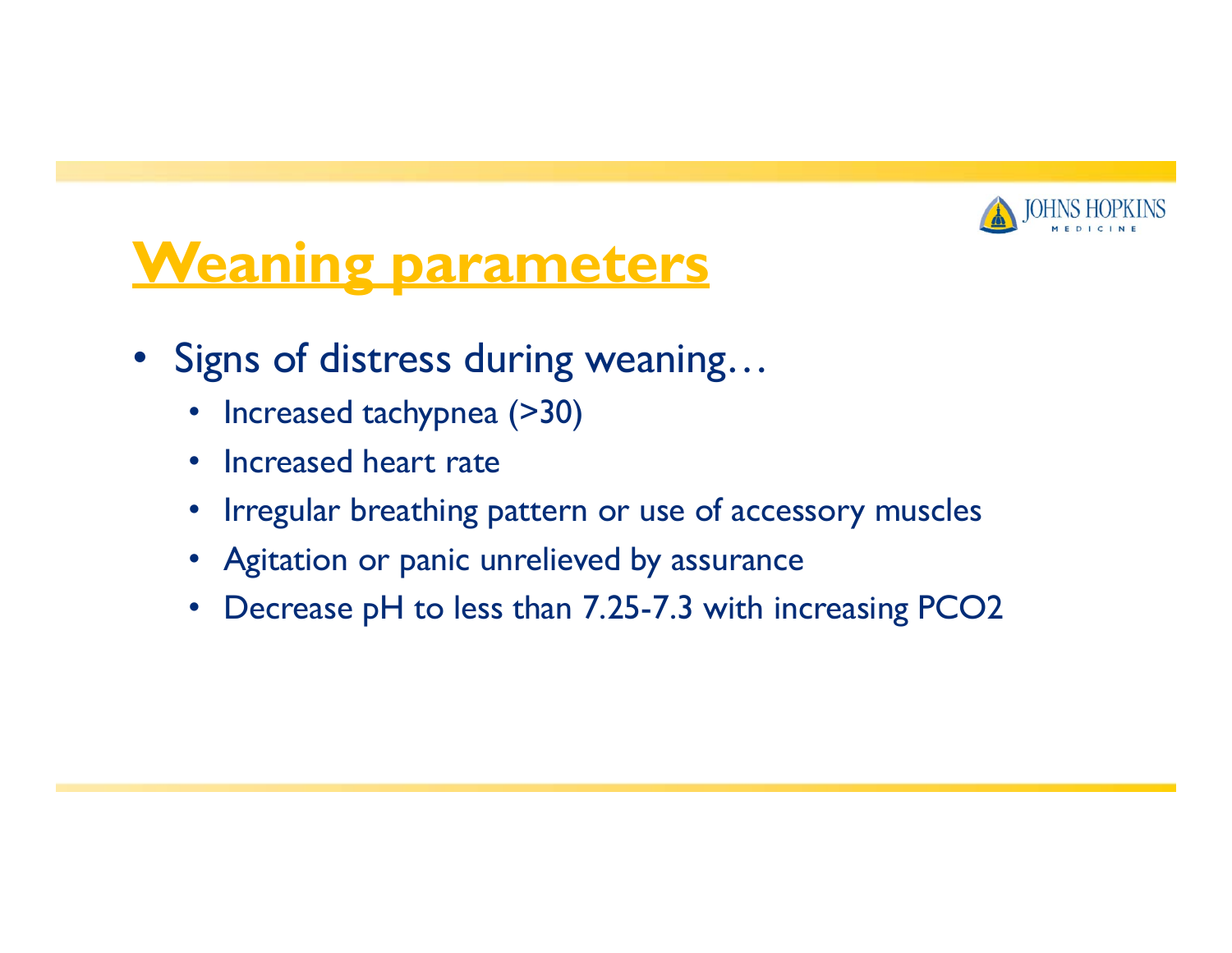

## **Treatment Guidelines**

- $\bullet$  Consider the need for increased FiO2 or vent suppor<sup>t</sup> prior to mobilizing <sup>a</sup> patient in order to maximize their pulmonary status
- •Communicate with medical team to discuss best settings
- $\bullet$  Consider how weaning trials may affect the patient's ability to participate in therapy. May want to coordinate working with patients around weaning schedules, and not during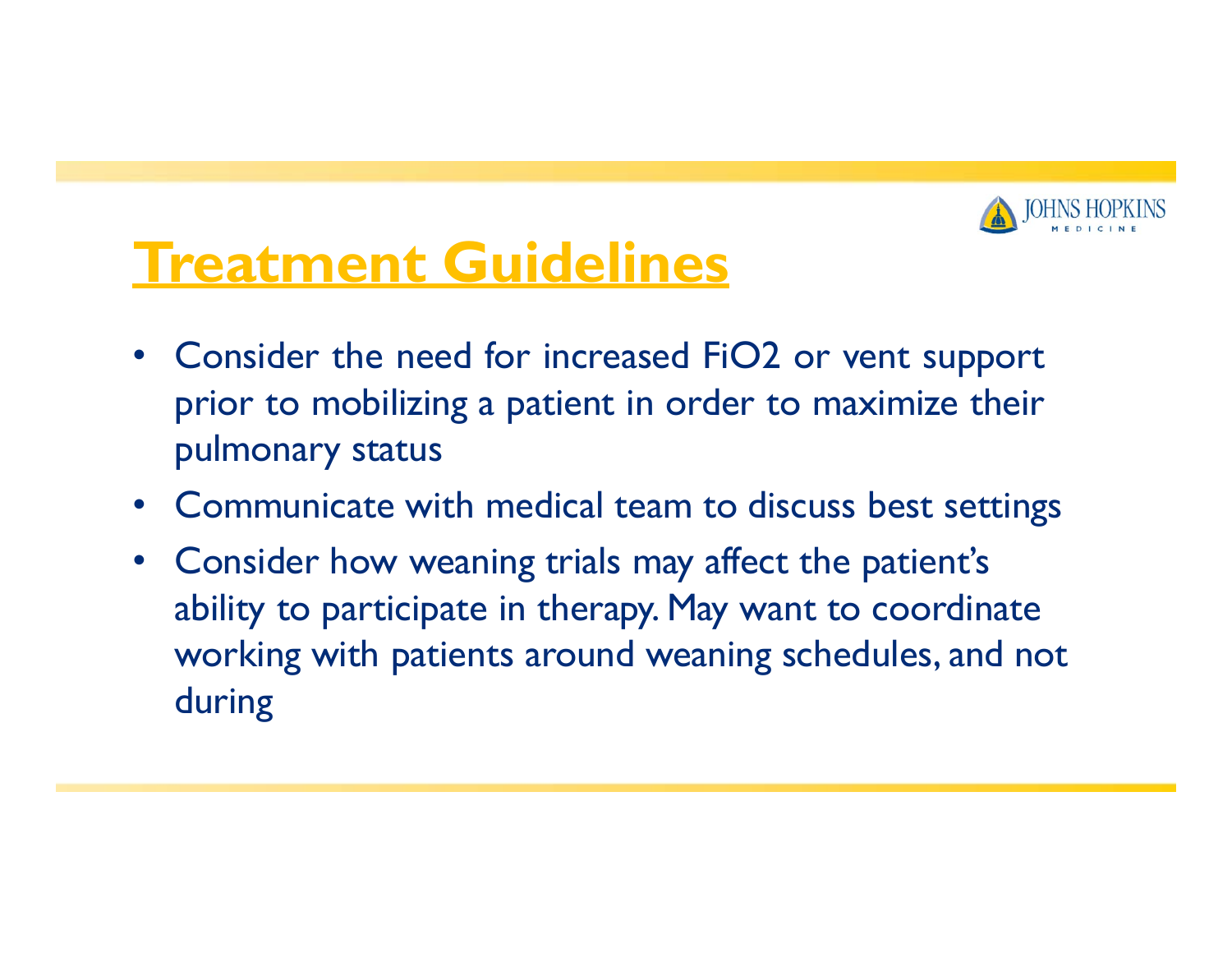

## **Mobilizing the Patient requiring MechanicalVentilation**

- $\bullet$  Patients weaning from mechanical ventilation
	- $\bullet$  Consider each patient's case and determine their ability to tolerate both spontaneous breathing trials (SBTs) and rehab sessions
	- May be optimal to treat prior to SBT or after they are rested
	- •Consider mobility and strengthening first, then weaning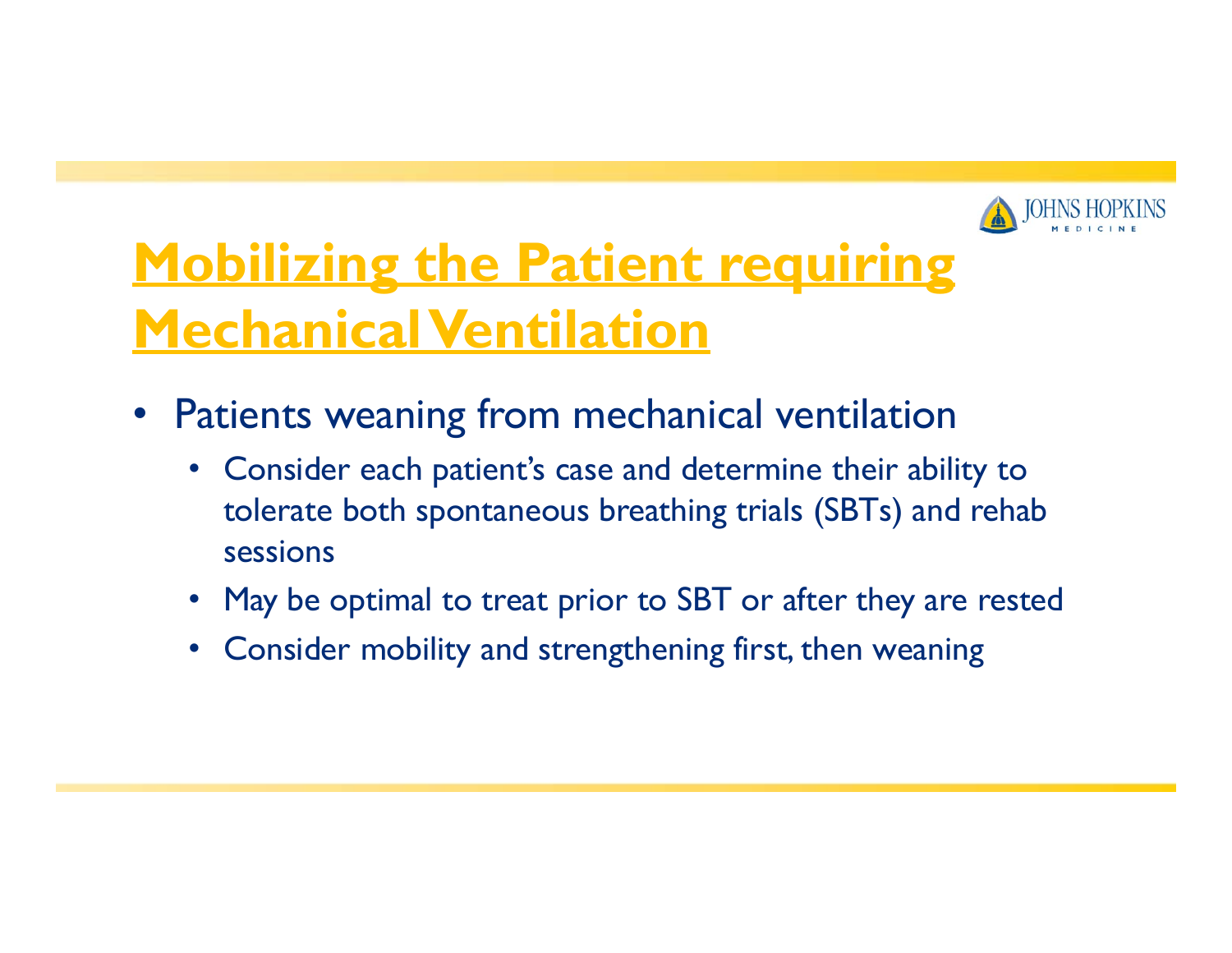

# **Ambulating <sup>a</sup> Patient on Mech Vent**

- •Requires teamwork with the entire medical team
- $\bullet$  Most standard ventilators do not run on battery. Will likely need to use a portable ventilator or an ambu-bag to ventilate the patient while mobilizing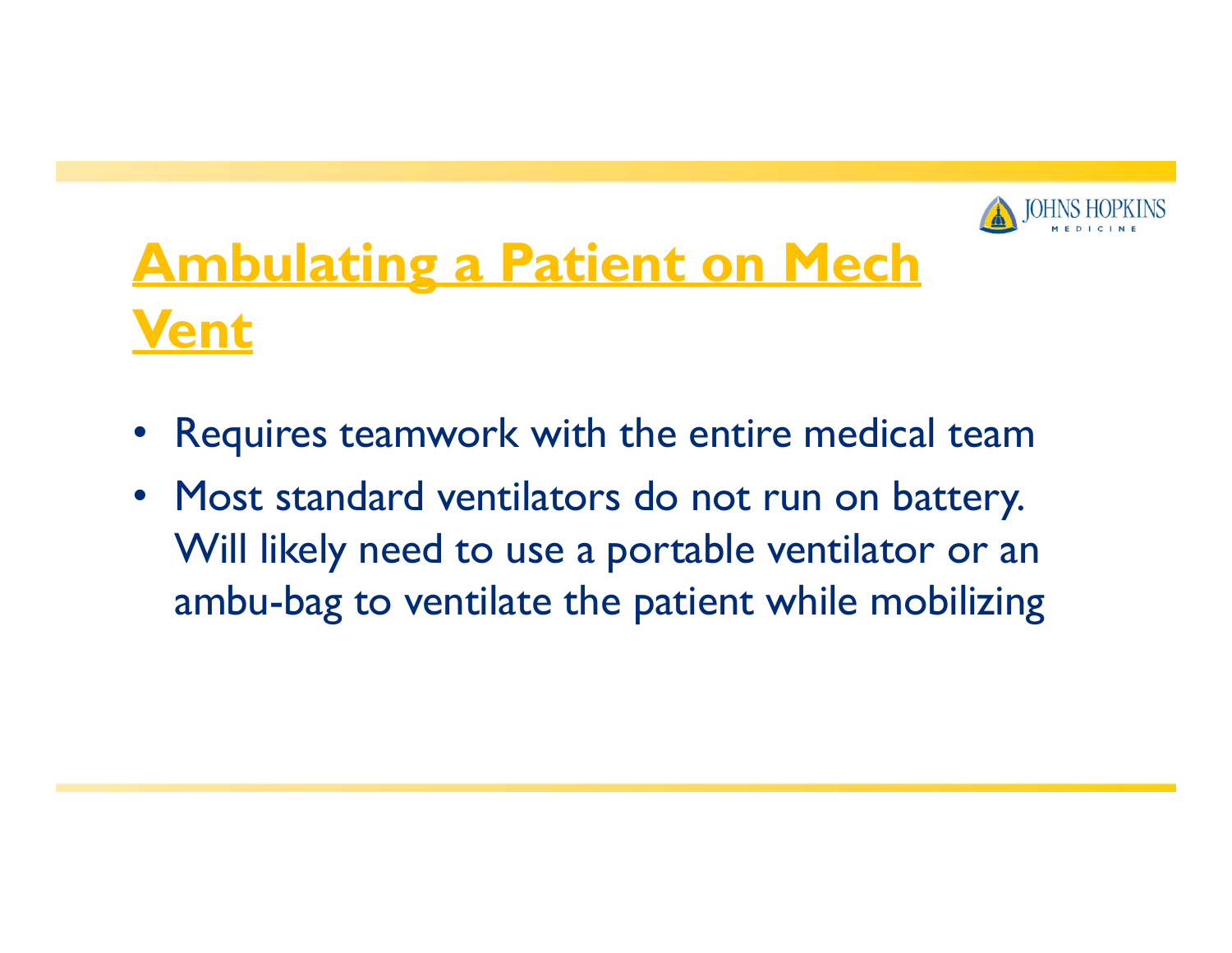

## **Ambulating <sup>a</sup> Patient on Mech Vent**

- ETT placement
	- $\bullet$ Make sure tape is secure prior to moving patient!!!
	- Look at cm mark at lip before and after treatment to assure no movement had occurred
- May want to talk with team if patient has an FiO2 of .60 or greater and/or if PEEP is -10cm H2O or greater to ensure medical stability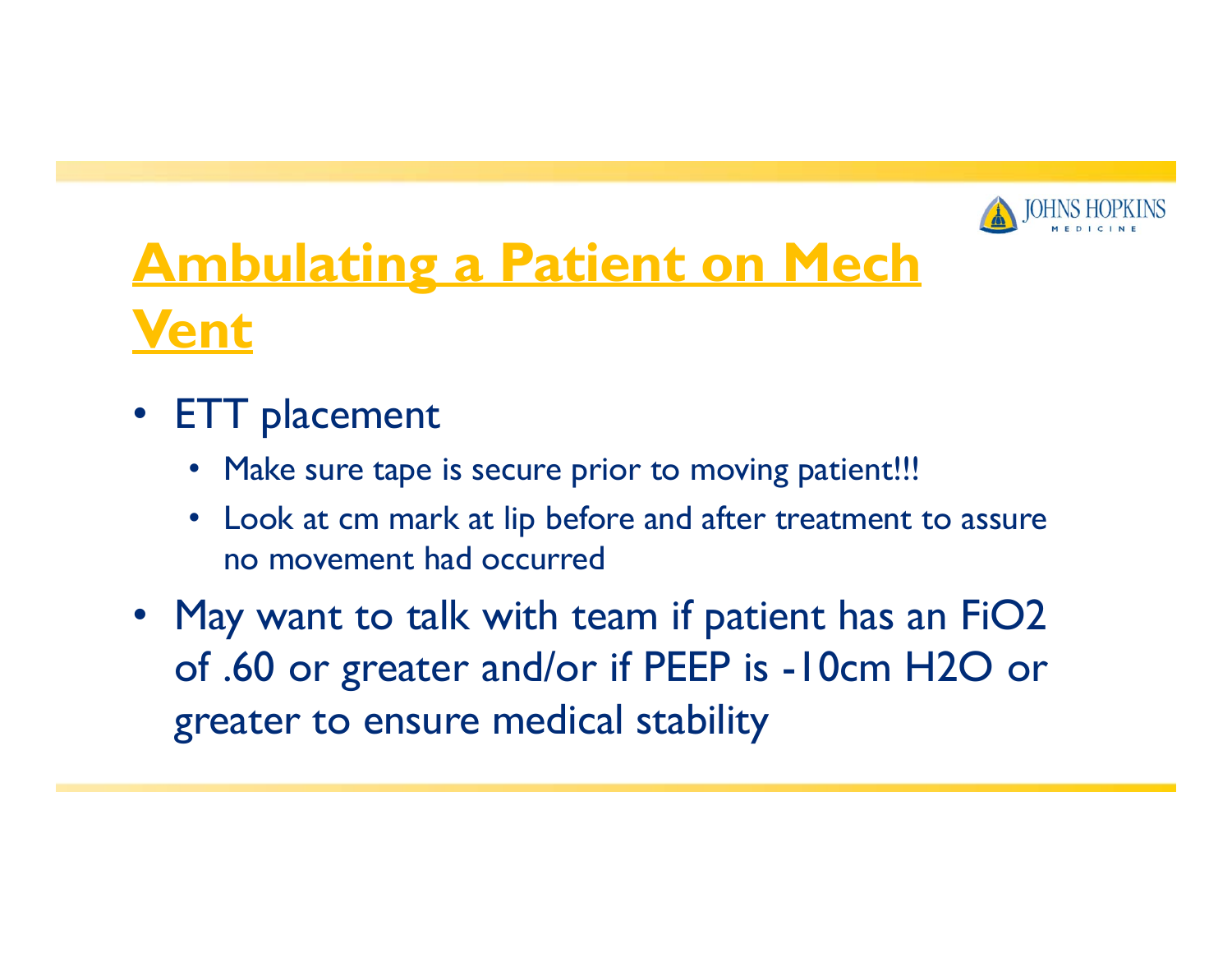

•Look at Baseline Vitals...

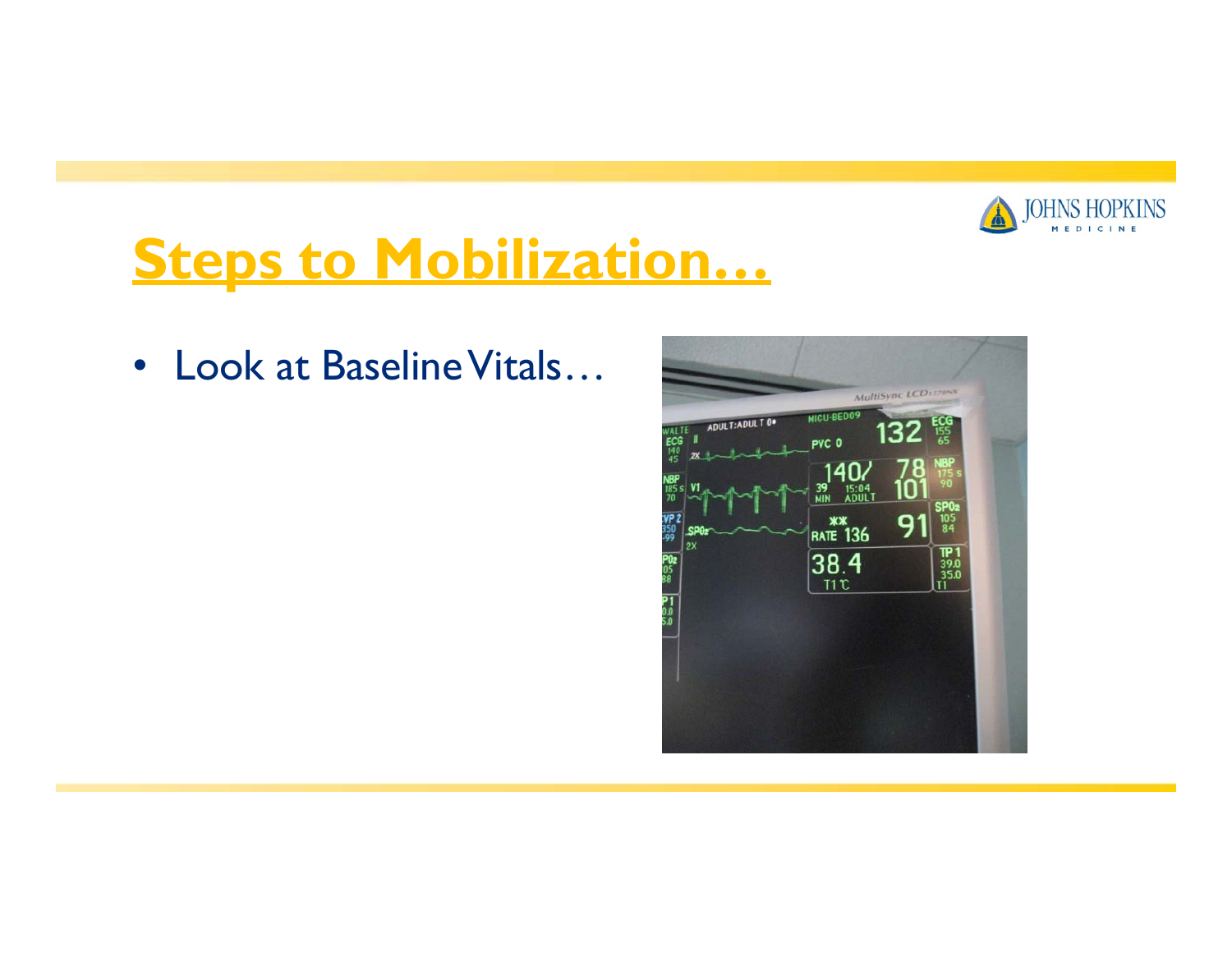

•Look at Baseline Vent Settings…

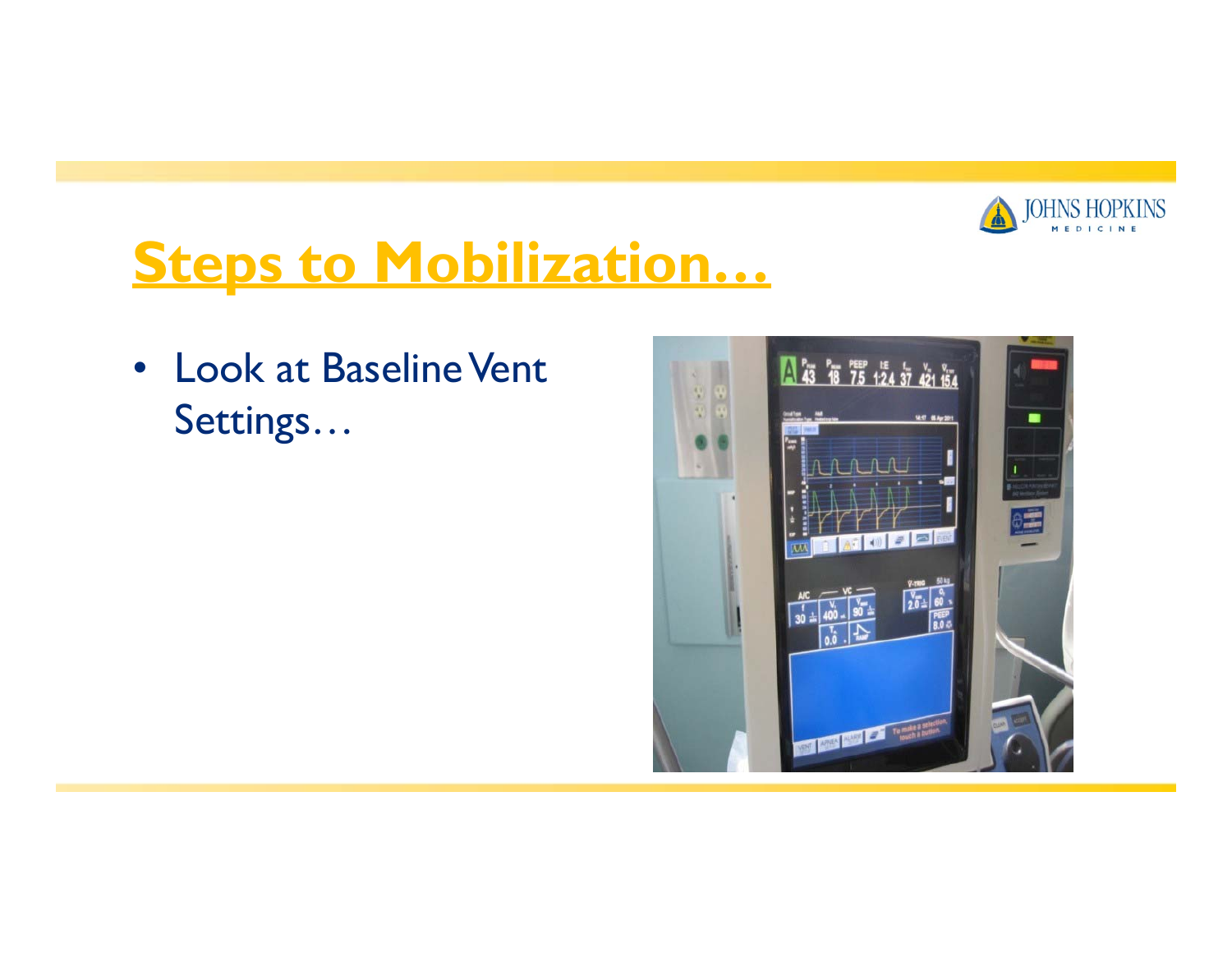

 $\bullet$  Locate all, wires, tubes, etc.

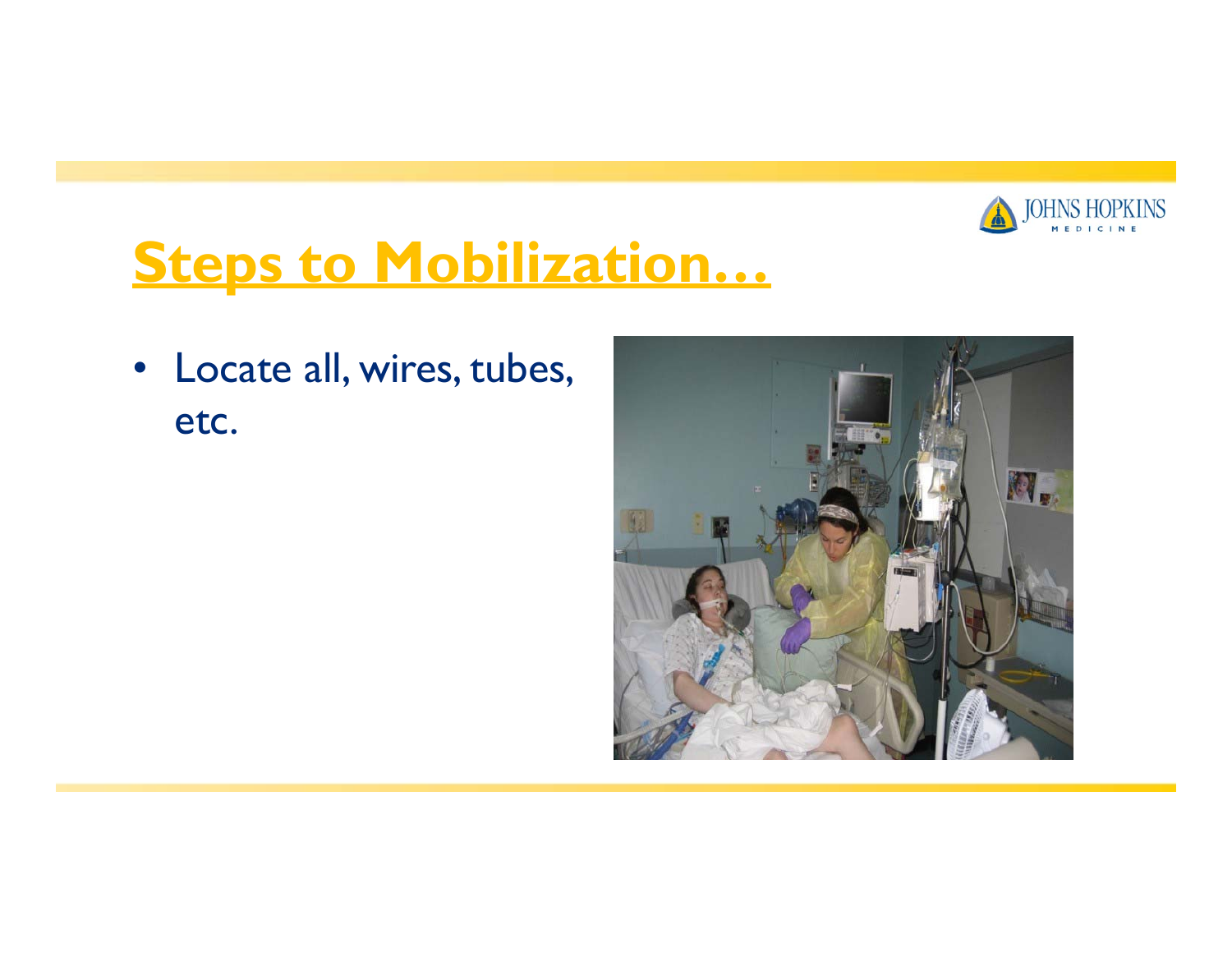

• Move IV pole and lines to the side you are getting up on (usually towards the vent)

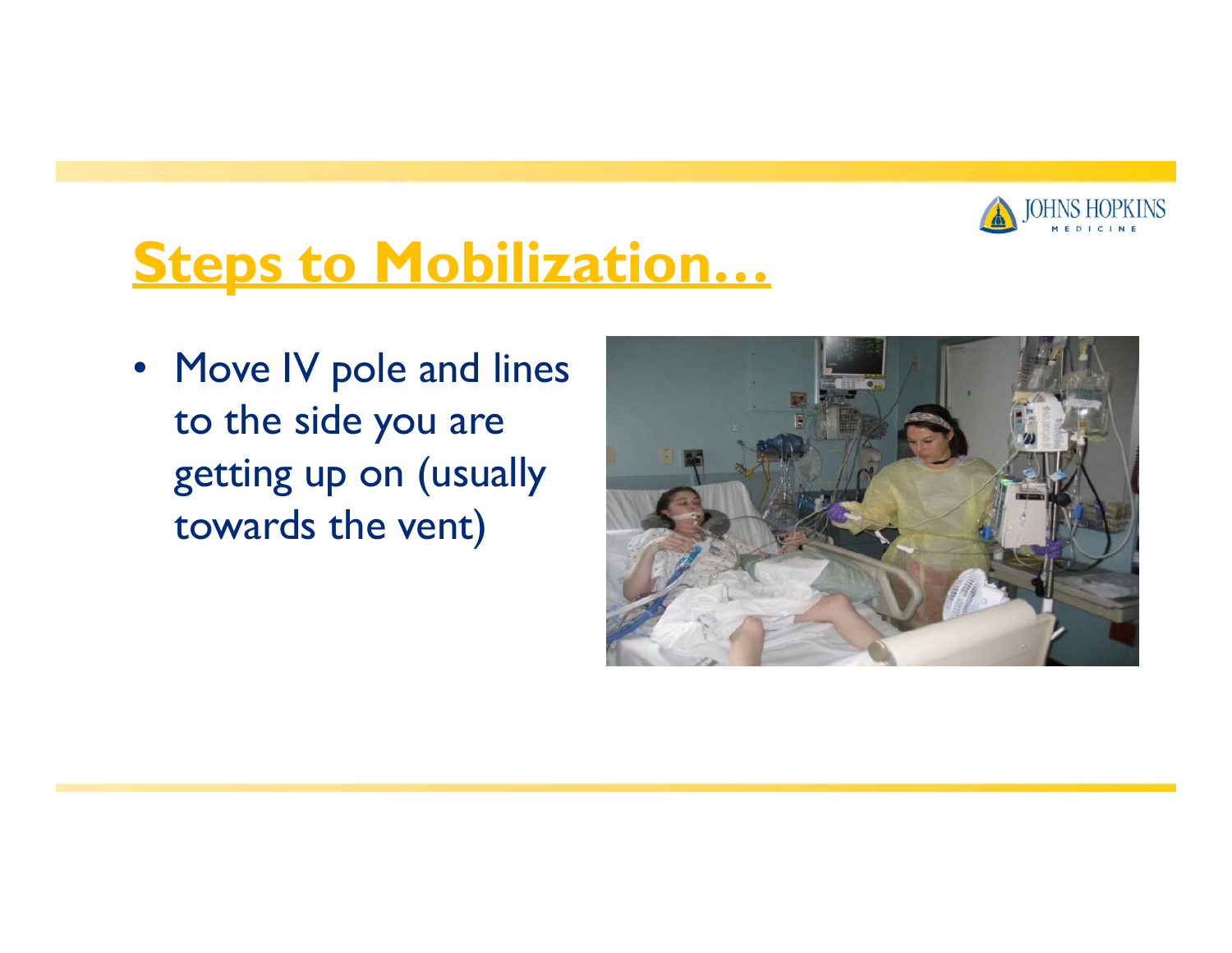

• Assist patient to sitting at the side of the bedtowards the vent, making sure that all lines are accounted forand have enough slack

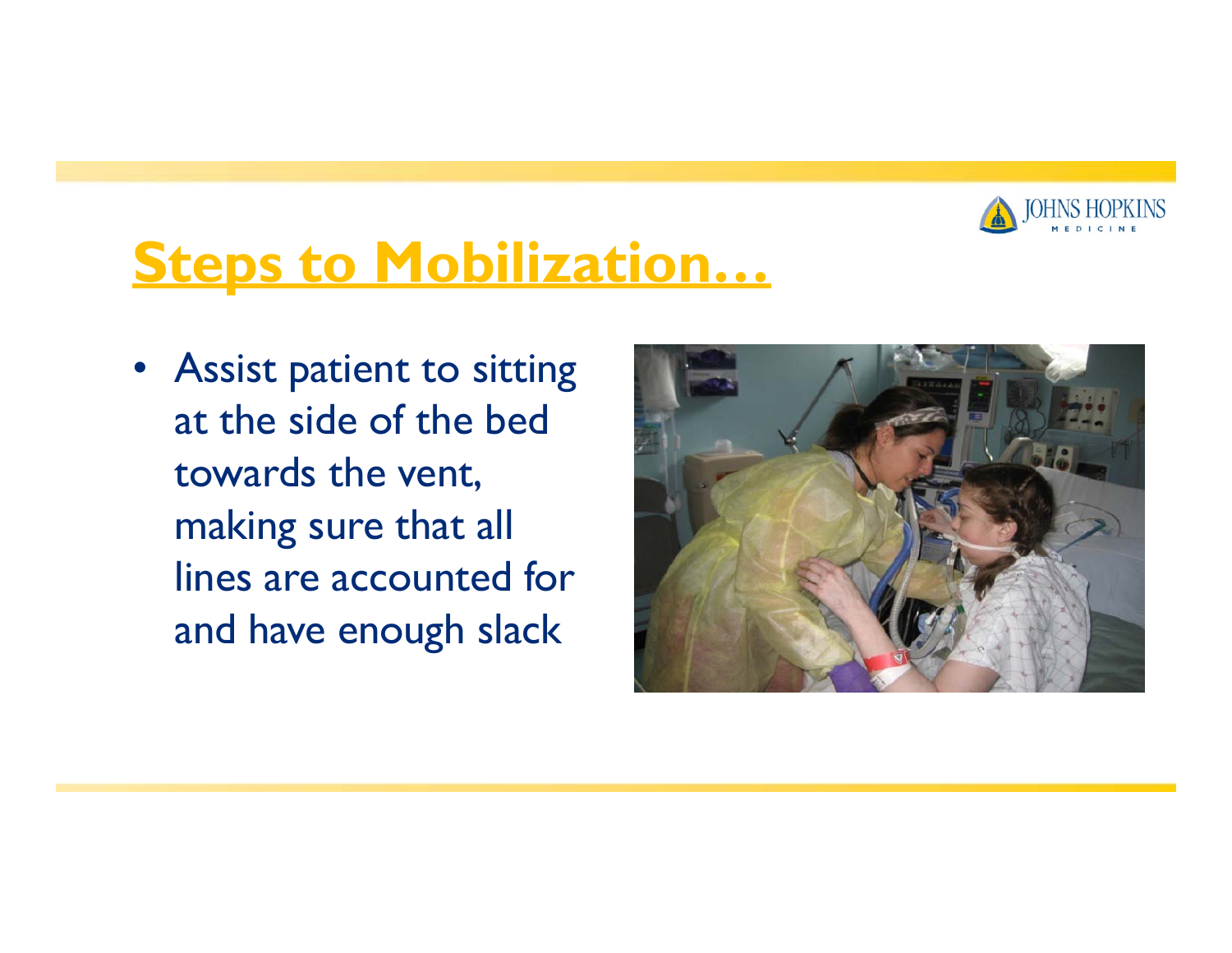

• Transfer to the chairwhile managing lines to ensure clearance

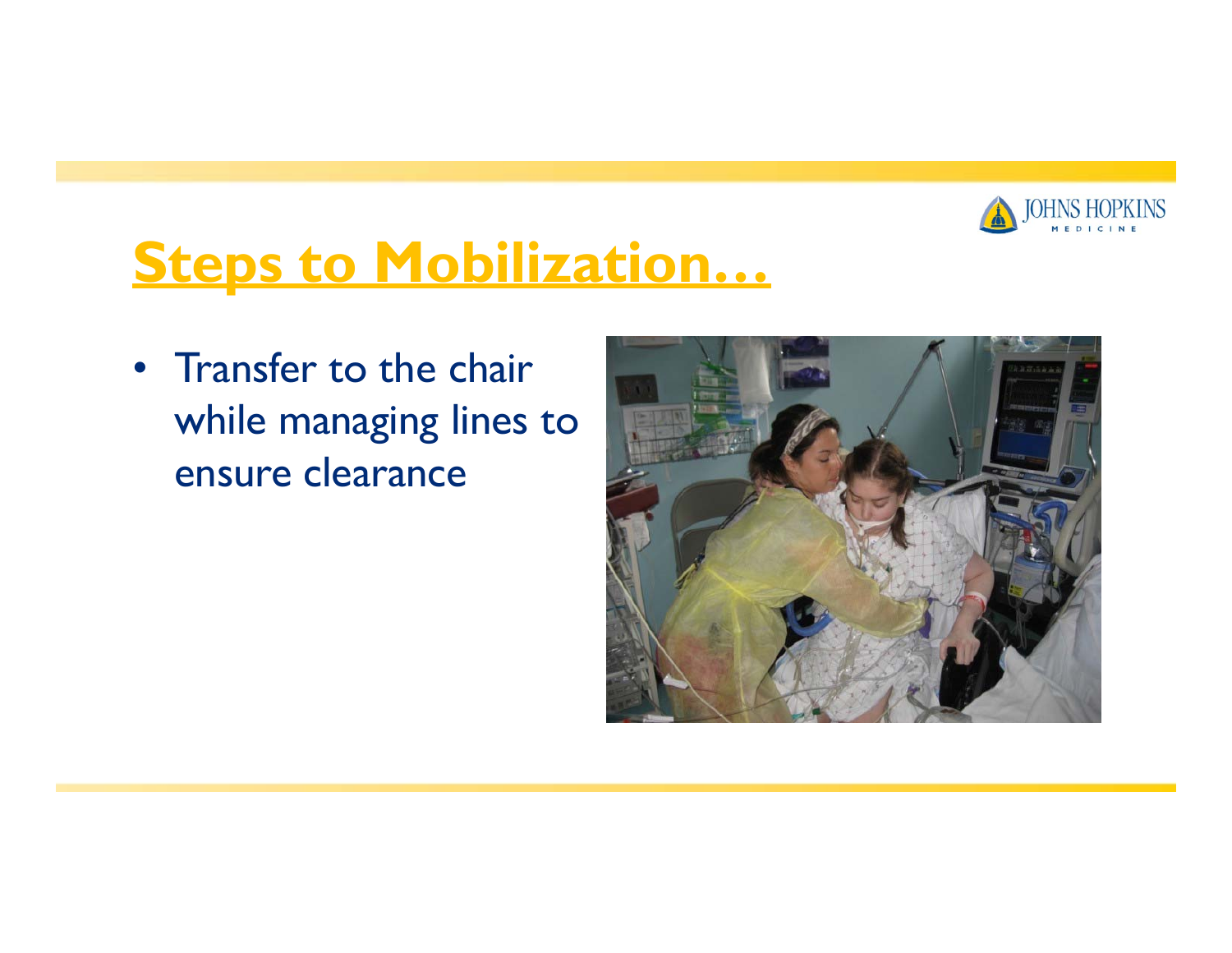

• Try to consolidate equipment together as best as you can

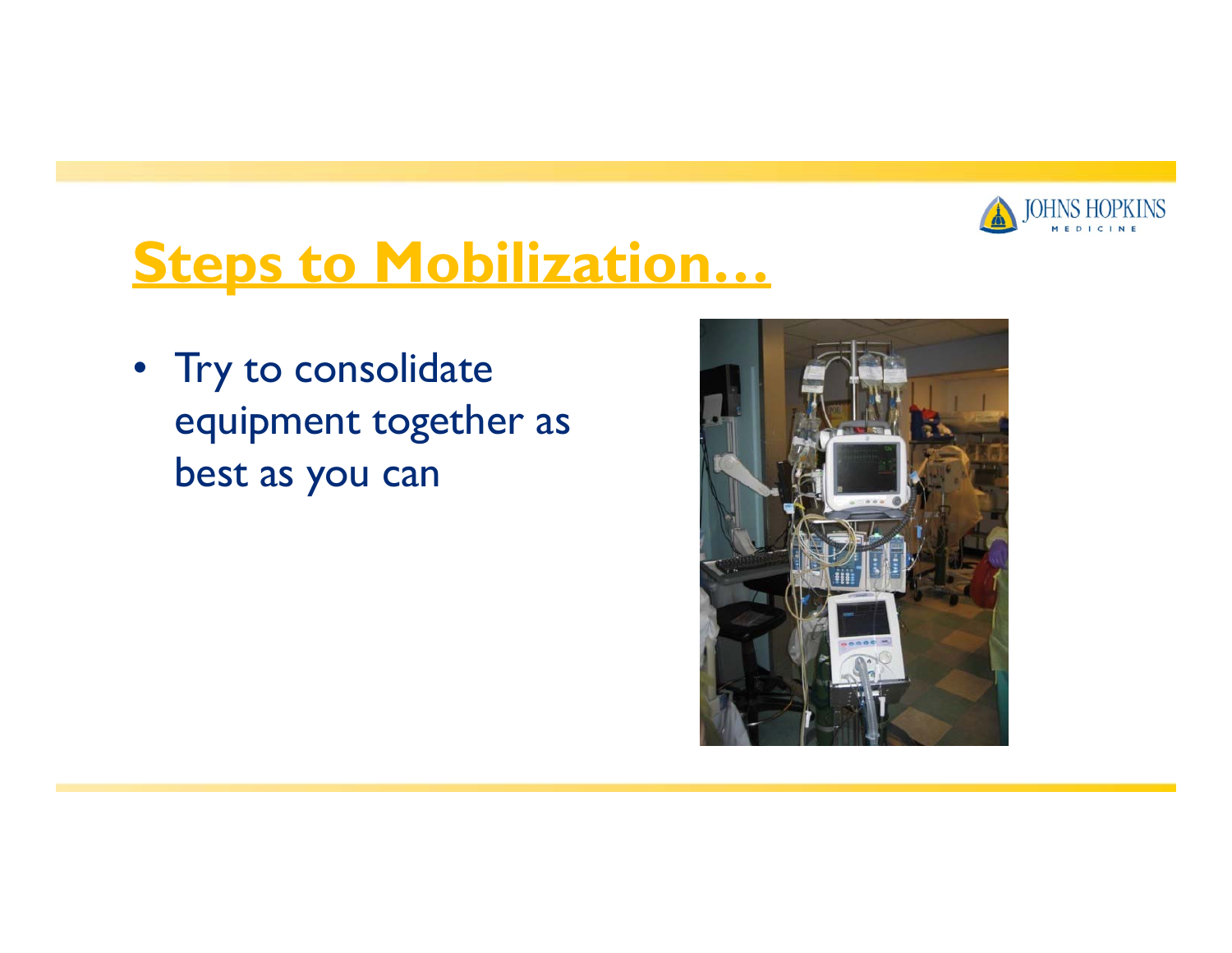

• Coordinate with RTto place on portable vent (if necessary)

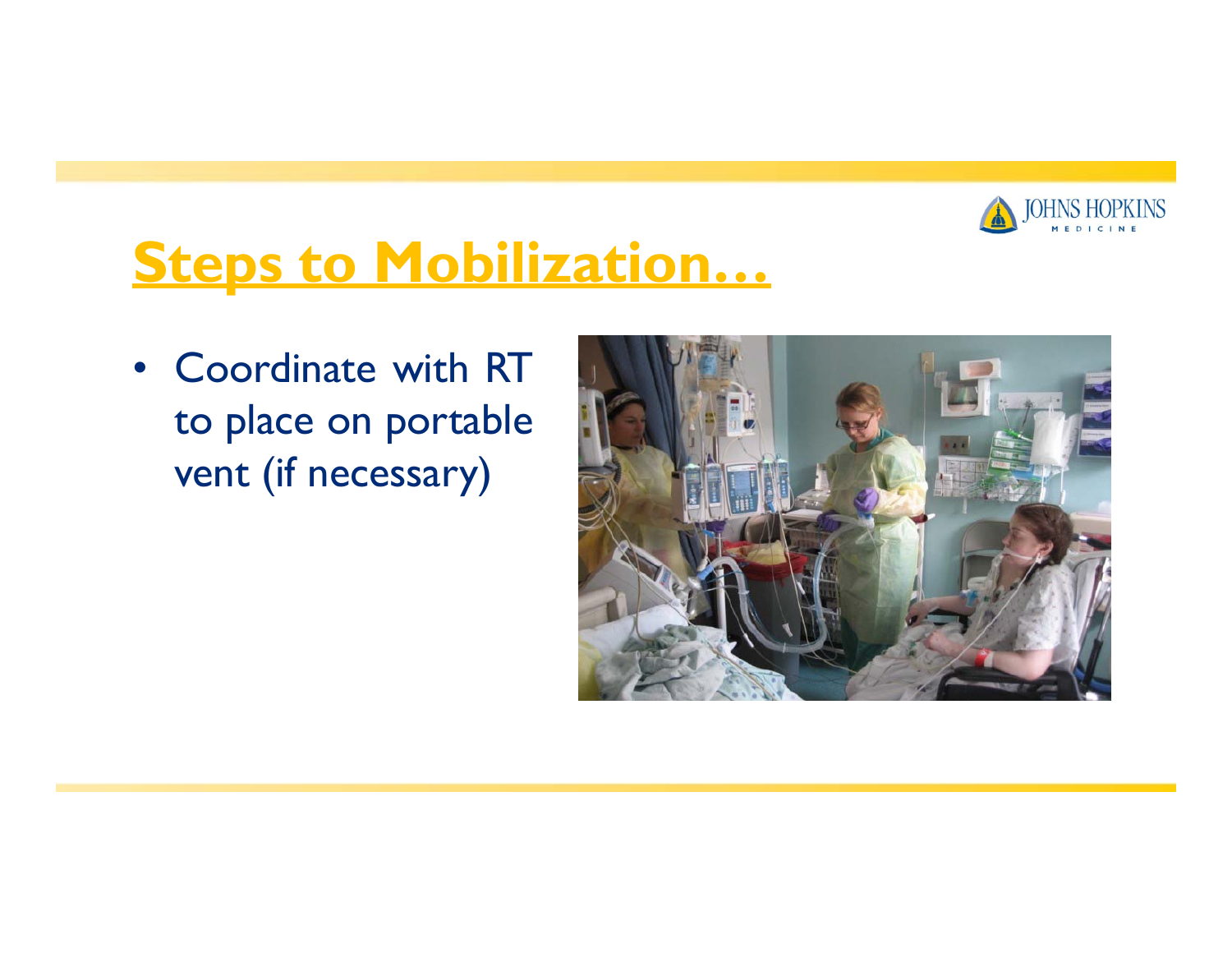

• Organize as much as you can to have all lines in front of the patient. Make sure no lines are on the flooror can get caught in the equipment.

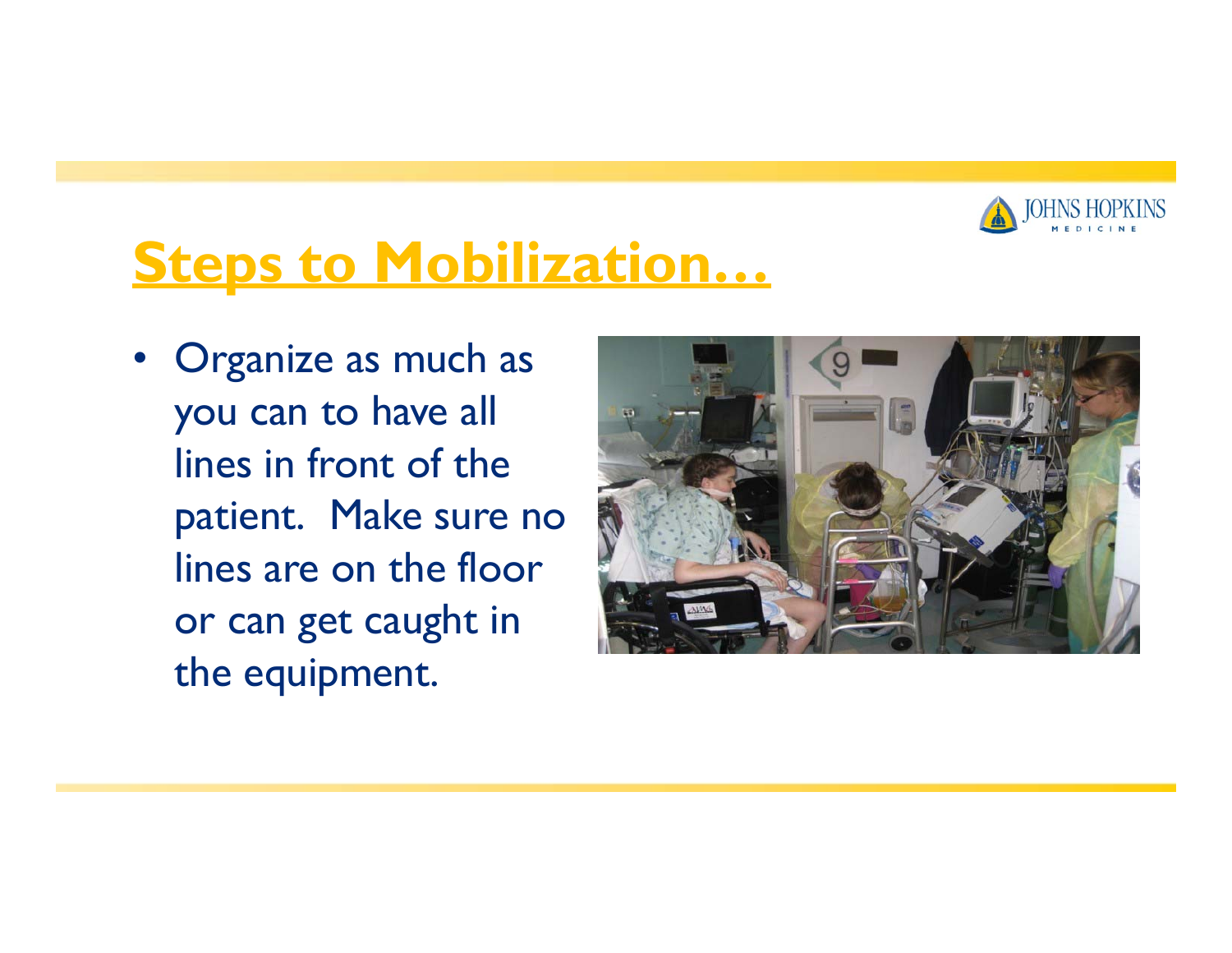

• The RT leads with vent/IV pole.The PT supports lines and vent tubing along with assisting the patient

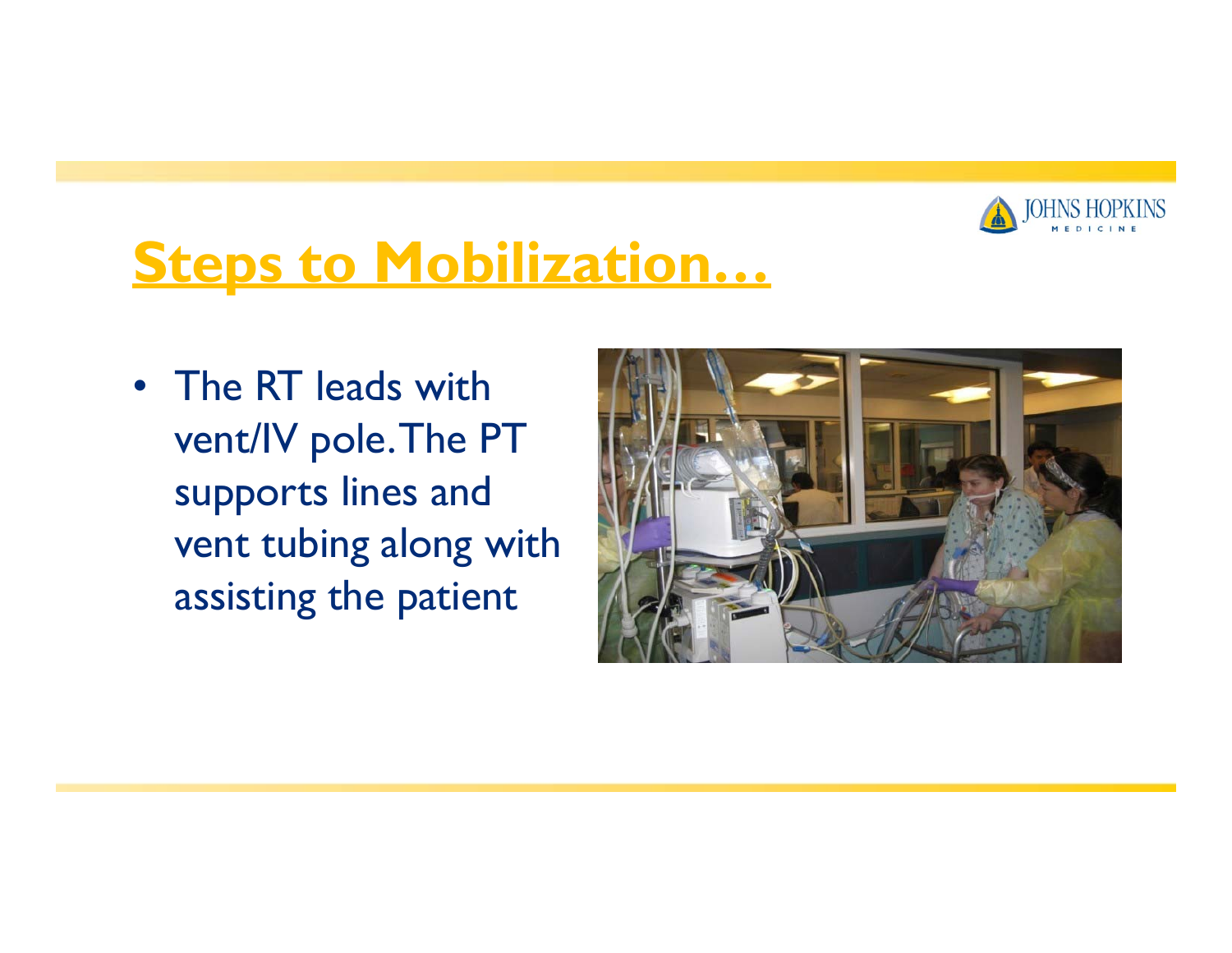

• Have a tech or nurse follow with <sup>a</sup> wheelchair for safety

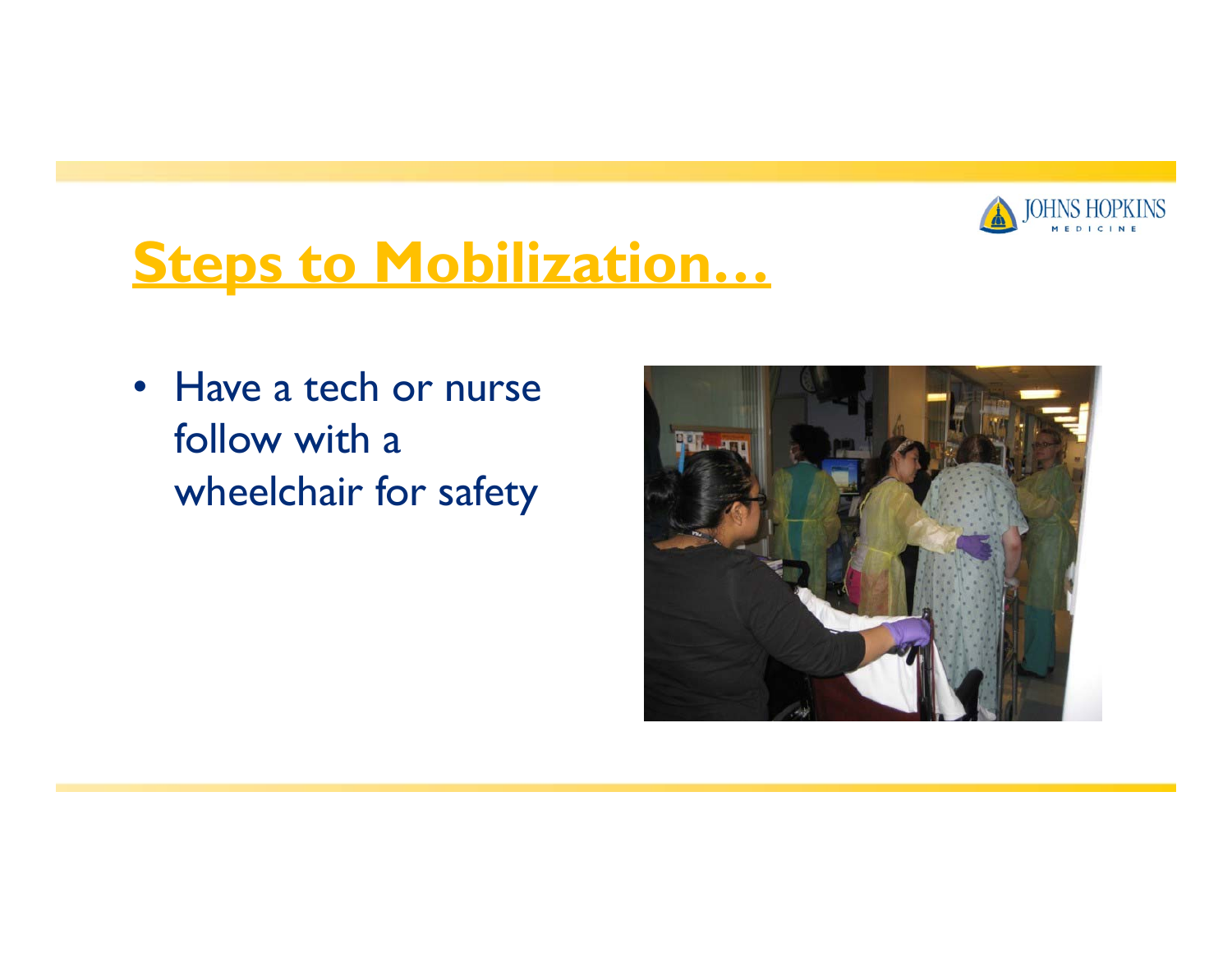

• Always ensure that you have control of all lines and vent tubing/ETT with all transfers and movement of the patient

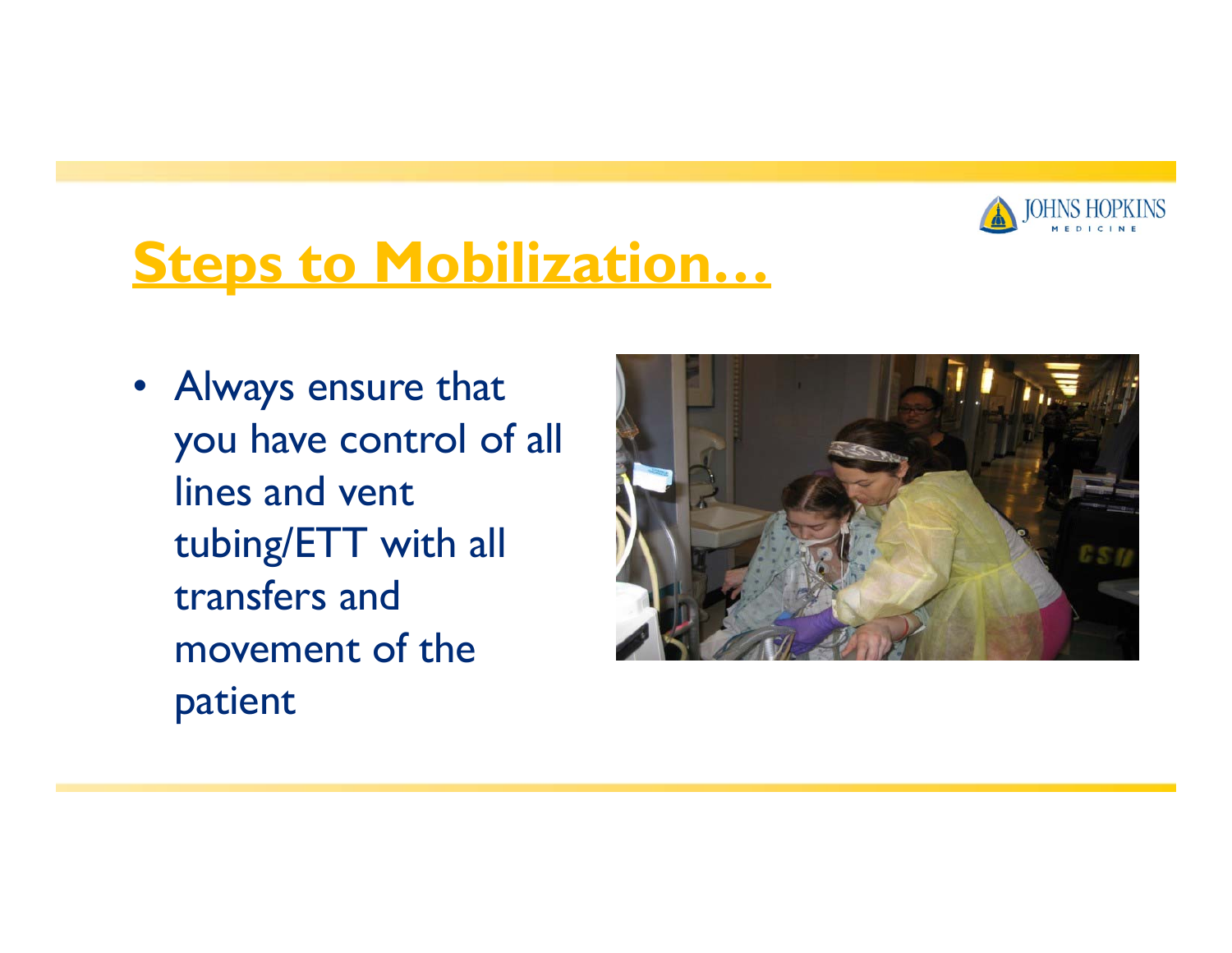

#### **References**

- • Bailey, P.P., Miller, R.R., 3rd, & Clemmer,T.P. (2009, Oct). Culture of early mobility in mechanically ventilated patients. Crit Care Med, 37(10 Suppl):S429-35.
- $\bullet$  Clini, E & Ambrosino, N. (2005, Sep). Early physiotherapy in the respiratory intensive care unit. Respiratory Medicine, (9):1096-104.
- • Ciesla, N. D. (2004). Physical therapy associated with respiratory failure. In DeTurk, W.E and Cahalin, L.P (Eds.), Cardiovascular and Pulmonary Physical Therapy (pp. 541-587). NewYork: McGraw-Hill.
- $\bullet$  Dean, E. (2008). Mobilizing patients in the ICU: Evidence and principles of practice. Acute Care Prospectives, Vol. 17(1).
- $\bullet$  Esteban,A., Frutos, F., & Tobin, M.J. (1995, Feb 9). A comparison of four methods of weaning patients from mechanical ventilation. Spanish Lung Failure Collaborative Group. N Engl J Med, 332(6):345-50.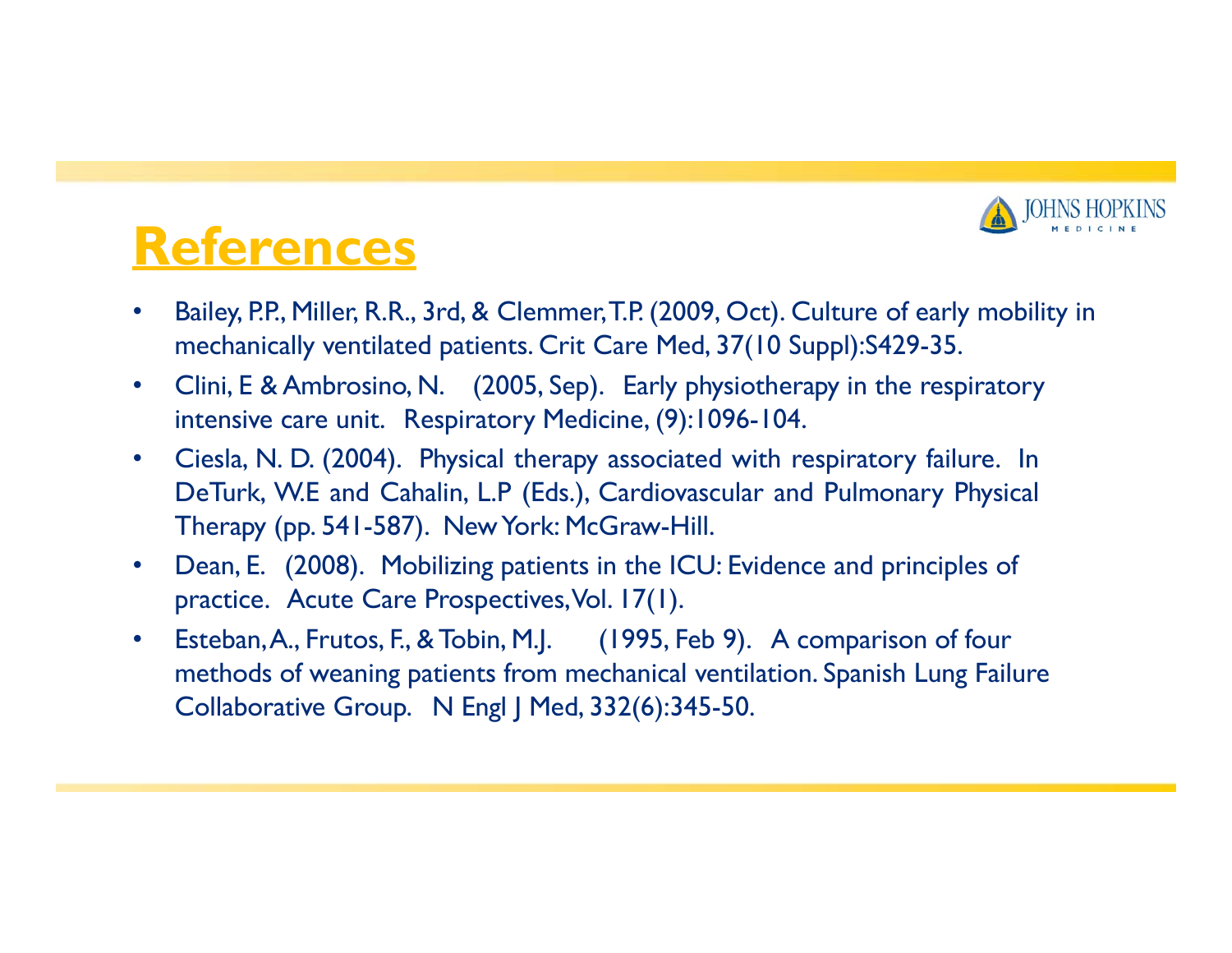### **References**



- $\bullet$  Fessler, H.E. & Hess, D.R. (2007). Respiratory controversies in the critical care setting. Does high-frequency ventilation offer benefits over conventional ventilation in adult patients with acute respiratory distress syndrome? Respiratory Care. 2007. 52, (5), 595-605.
- $\bullet$  Frownfelter, D. (1987). Chest Physical Therapy and Pulmonary Rehabilitation. (pp. 729-744). St. Louis: Mosby.
- $\bullet$  Frowley PM and Habashi, NM. Airway Pressure Release Ventilation:Theory and Practice. AACN. 2001;Vol 12(2), 234-246.
- $\bullet$  Hopkins, R.O., & Spuhler,V.J. (2009, Jul-Sep). Strategies for promoting early activity in critically ill mechanically ventilated patients. ACCN Adv Crit Care, 20(3):277-289.
- Practice, (4th ed.). St Lòuis: Mosby. •• Irwin, S and Tecklin, JS. (2004). Cardiopulmonary Physical Therapy: A Guide to